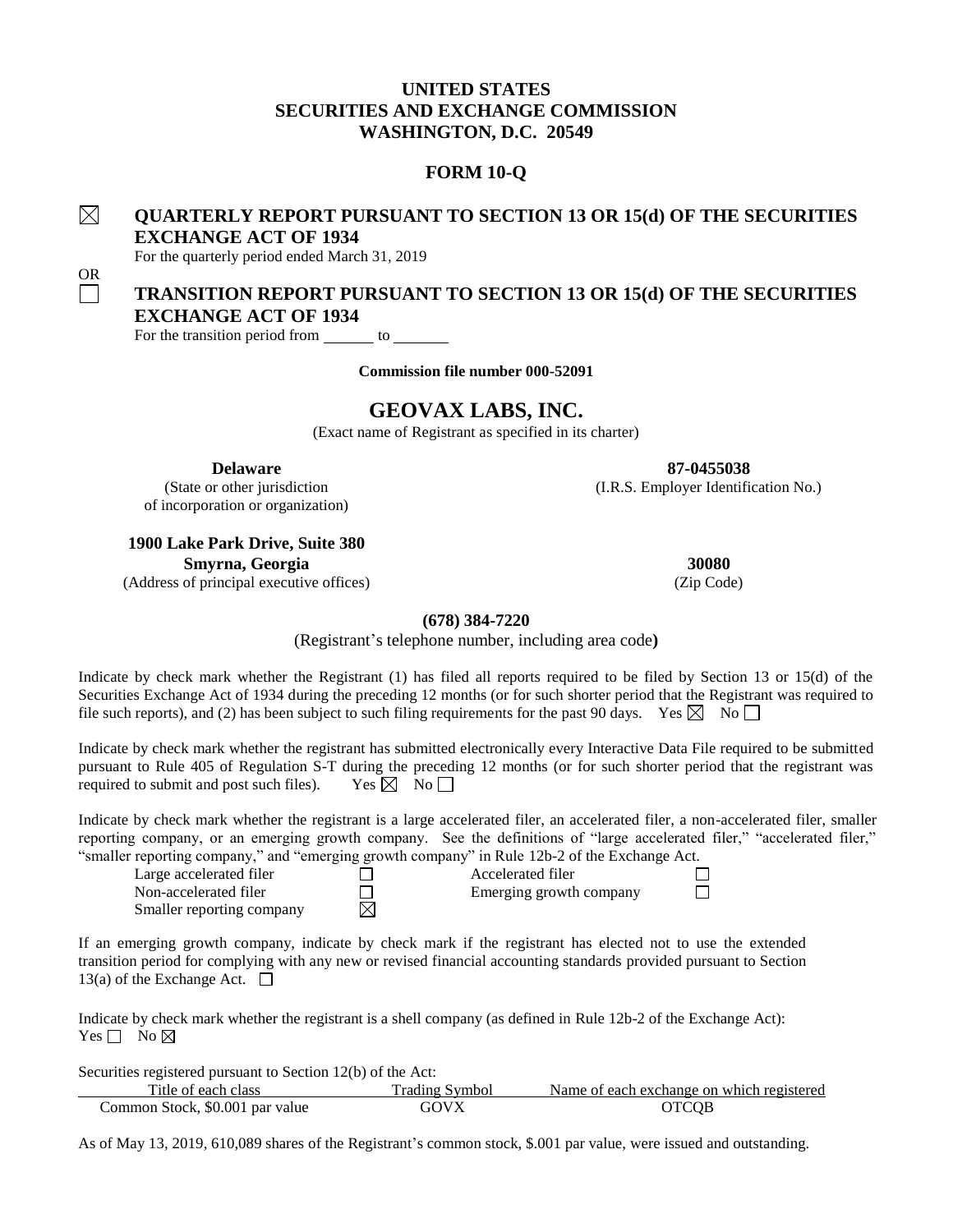## **TABLE OF CONTENTS**

## **PART I – FINANCIAL INFORMATION**

| Item 1            | <b>Condensed Consolidated Financial Statements:</b>                                                                                                        |                          |
|-------------------|------------------------------------------------------------------------------------------------------------------------------------------------------------|--------------------------|
|                   | Condensed Consolidated Balance Sheets as of March 31, 2019 (unaudited) and December 31, 2018                                                               | $\mathbf{1}$             |
|                   | Condensed Consolidated Statements of Operations for the three-month periods ended                                                                          |                          |
|                   | March 31, 2019 and 2018 (unaudited)                                                                                                                        | $\overline{c}$           |
|                   | Condensed Consolidated Statements of Changes in Stockholders' Equity (Deficiency)<br>for the three-month periods ended March 31, 2019 and 2018 (unaudited) | 3                        |
|                   | Condensed Consolidated Statements of Cash Flows for the three-month periods ended                                                                          |                          |
|                   | March 31, 2019 and 2018 (unaudited)                                                                                                                        | $\overline{\mathcal{L}}$ |
|                   | Notes to Condensed Consolidated Financial Statements (unaudited)                                                                                           | 5                        |
| Item <sub>2</sub> | Management's Discussion and Analysis of Financial Condition and Results of Operations                                                                      | 10                       |
| Item <sub>3</sub> | Quantitative and Qualitative Disclosures about Market Risk                                                                                                 | 15                       |
| Item 4            | <b>Controls and Procedures</b>                                                                                                                             | 15                       |
|                   | <b>PART II – OTHER INFORMATION</b>                                                                                                                         |                          |
| Item 1            | <b>Legal Proceedings</b>                                                                                                                                   | 16                       |
| Item 1A           | <b>Risk Factors</b>                                                                                                                                        | 16                       |
| Item <sub>2</sub> | Unregistered Sales of Equity Securities and Use of Proceeds                                                                                                | 16                       |
| Item 3            | <b>Defaults Upon Senior Securities</b>                                                                                                                     | 16                       |
| Item 4            | Mine Safety Disclosures                                                                                                                                    | 16                       |
| Item 5            | Other Information                                                                                                                                          | 16                       |
| Item 6            | Exhibits                                                                                                                                                   | 16                       |
| <b>SIGNATURES</b> |                                                                                                                                                            | 17                       |
|                   | <b>EXHIBIT INDEX</b>                                                                                                                                       | 18                       |
|                   |                                                                                                                                                            |                          |

Page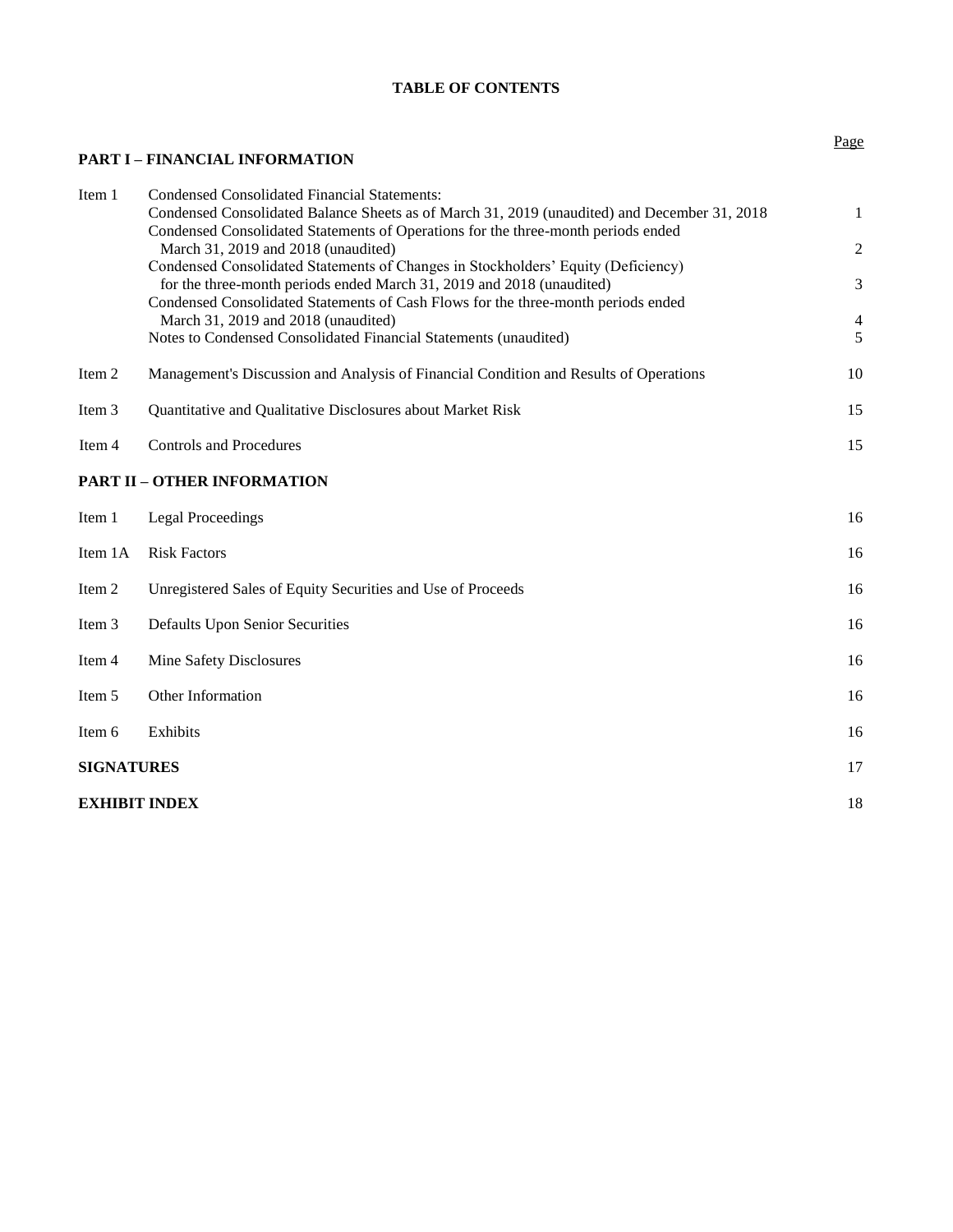## **Part I -- FINANCIAL INFORMATION**

## **Item 1 Financial Statements**

## **GEOVAX LABS, INC. CONDENSED CONSOLIDATED BALANCE SHEETS**

|                                                             |      | March 31,                     | December 31, |                               |  |
|-------------------------------------------------------------|------|-------------------------------|--------------|-------------------------------|--|
|                                                             | 2019 |                               |              | 2018                          |  |
| <b>ASSETS</b>                                               |      | (unaudited)                   |              |                               |  |
| Current assets:                                             |      |                               |              |                               |  |
| Cash and cash equivalents                                   | \$   | 175,985                       | \$           | 259,701                       |  |
| Grant funds and other receivables                           |      | 160,277                       |              | 121,814                       |  |
| Prepaid expenses and other current assets                   |      | 111,647                       |              | 238,189                       |  |
| Total current assets                                        |      | 447,909                       |              | 619,704                       |  |
| Property and equipment, net (Note 5)                        |      | 13,725                        |              | 11,350                        |  |
| Deposits                                                    |      | 11,010                        |              | 11,010                        |  |
|                                                             |      |                               |              |                               |  |
| Total assets                                                | \$   | 472,644                       | \$           | 642,064                       |  |
| LIABILITIES AND STOCKHOLDERS' EQUITY (DEFICIENCY)           |      |                               |              |                               |  |
| Current liabilities:                                        |      |                               |              |                               |  |
| Accounts payable                                            | \$   | 253,166                       | \$           | 125,859                       |  |
| Accrued expenses (Note 6)                                   |      | 1,378,710                     |              | 1,238,552                     |  |
| Current portion of notes payable (Note 7)                   |      | 12,500                        |              | 260,420                       |  |
| Total current liabilities                                   |      | 1,644,376                     |              | 1,624,831                     |  |
| Note payable, net of current portion (Note 7)               |      | 35,417                        |              | 39,580                        |  |
| <b>Total liabilities</b>                                    |      | 1,679,793                     |              | 1,664,411                     |  |
| Commitments (Note 8)                                        |      |                               |              |                               |  |
| Stockholders' equity (deficiency):                          |      |                               |              |                               |  |
| Preferred stock, \$.01 par value:                           |      |                               |              |                               |  |
| Authorized shares - 10,000,000                              |      |                               |              |                               |  |
| Series B convertible preferred stock, \$1,000 stated value; |      |                               |              |                               |  |
| 100 shares issued and outstanding at March 31, 2019         |      |                               |              |                               |  |
| and December 31, 2018                                       |      | 76,095                        |              | 76,095                        |  |
| Series C convertible preferred stock, \$1,000 stated value; |      |                               |              |                               |  |
| -0- and 2,150 shares issued and outstanding at              |      |                               |              |                               |  |
| March 31, 2019 and December 31, 2018, respectively          |      |                               |              | 705,238                       |  |
| Series E convertible preferred stock, \$1,000 stated value; |      |                               |              |                               |  |
| -0- and 1,200 shares issued and outstanding at              |      |                               |              |                               |  |
| March 31, 2019 and December 31, 2018, respectively          |      |                               |              | 1,190,000                     |  |
| Series F convertible preferred stock, \$1,000 stated value; |      |                               |              |                               |  |
| 2,583 and -0- shares issued and outstanding at              |      |                               |              |                               |  |
| March 31, 2019 and December 31, 2018, respectively          |      | 1,591,763                     |              |                               |  |
| Series G convertible preferred stock, \$1,000 stated value; |      |                               |              |                               |  |
| 500 and -0- shares issued and outstanding at                |      |                               |              |                               |  |
| March 31, 2019 and December 31, 2018, respectively          |      | 404,250                       |              |                               |  |
| Common stock, \$.001 par value:                             |      |                               |              |                               |  |
| Authorized shares - 600,000,000                             |      |                               |              |                               |  |
| Issued and outstanding shares - 556,489 and 437,807 at      |      |                               |              |                               |  |
| March 31, 2019 and December 31, 2018, respectively          |      | 556                           |              | 438                           |  |
| Additional paid-in capital<br>Accumulated deficit           |      | 37,898,525                    |              | 37,482,766                    |  |
| Total stockholders' equity (deficiency)                     |      | (41, 178, 338)<br>(1,207,149) |              | (40, 476, 884)<br>(1,022,347) |  |
|                                                             |      |                               |              |                               |  |
| Total liabilities and stockholders' equity (deficiency)     | \$   | 472,644                       | \$           | 642,064                       |  |

See accompanying notes to condensed consolidated financial statements.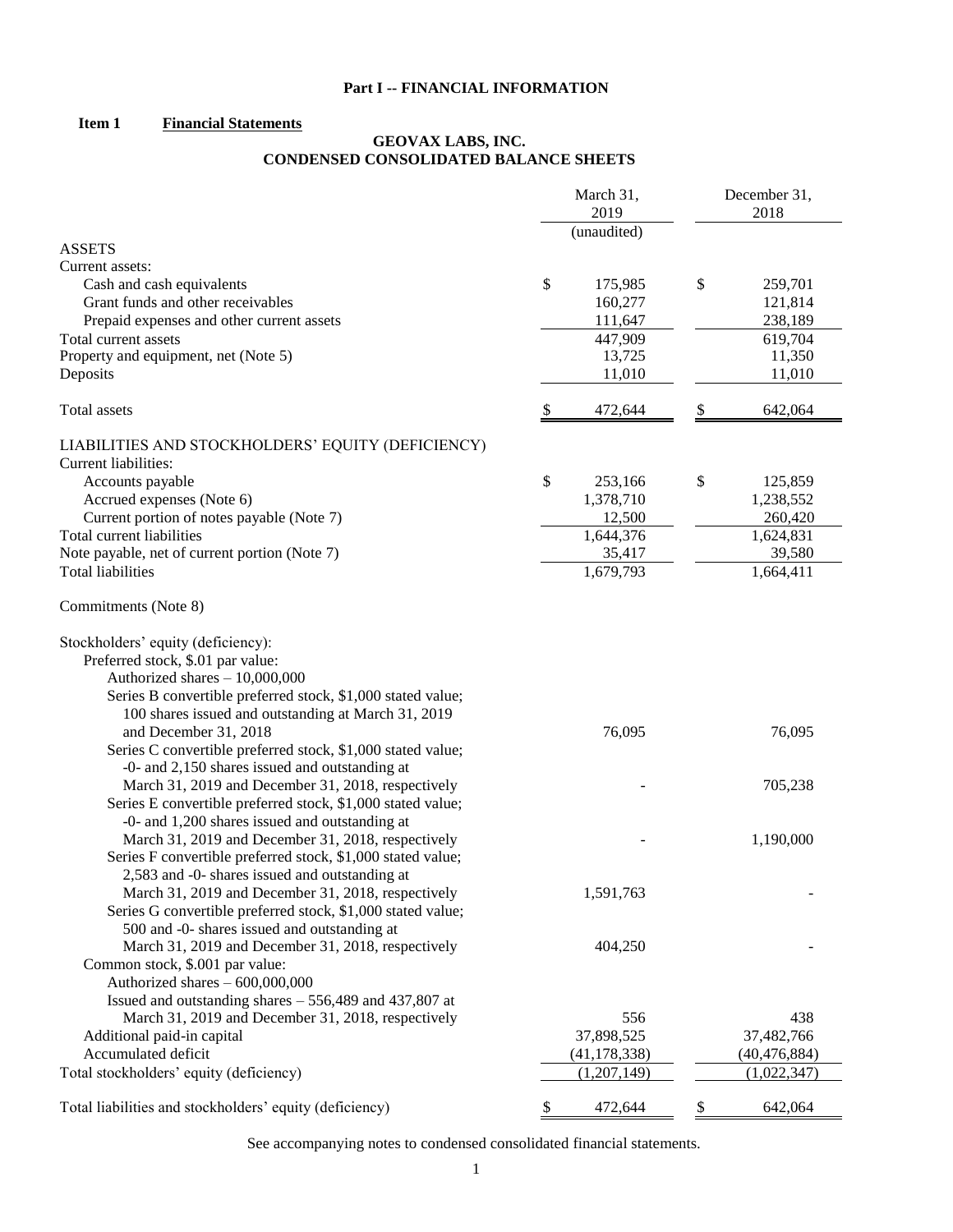#### **GEOVAX LABS, INC. CONDENSED CONSOLIDATED STATEMENTS OF OPERATIONS (Unaudited)**

|                                     | Three Months Ended March 31, |      |            |  |  |
|-------------------------------------|------------------------------|------|------------|--|--|
|                                     | 2019                         | 2018 |            |  |  |
| Grant and collaboration revenues    | 364,232                      | \$   | 221,299    |  |  |
| Operating expenses:                 |                              |      |            |  |  |
| Research and development            | 555,718                      |      | 486,994    |  |  |
| General and administrative          | 510,064                      |      | 357,228    |  |  |
| Total operating expenses            | 1,065,782                    |      | 844,222    |  |  |
| Loss from operations                | (701, 550)                   |      | (622, 923) |  |  |
| Other income (expense):             |                              |      |            |  |  |
| Interest income                     | 1,224                        |      | 1,318      |  |  |
| Interest expense                    | (1,128)                      |      | (208)      |  |  |
| Total other income (expense)        | 96                           |      | 1,110      |  |  |
| Net loss                            | (701, 454)                   | S    | (621, 813) |  |  |
| Basic and diluted:                  |                              |      |            |  |  |
| Net loss per common share           | (1.43)                       | \$   | (2.50)     |  |  |
| Weighted average shares outstanding | 491,707                      |      | 248,340    |  |  |

See accompanying notes to condensed consolidated financial statements.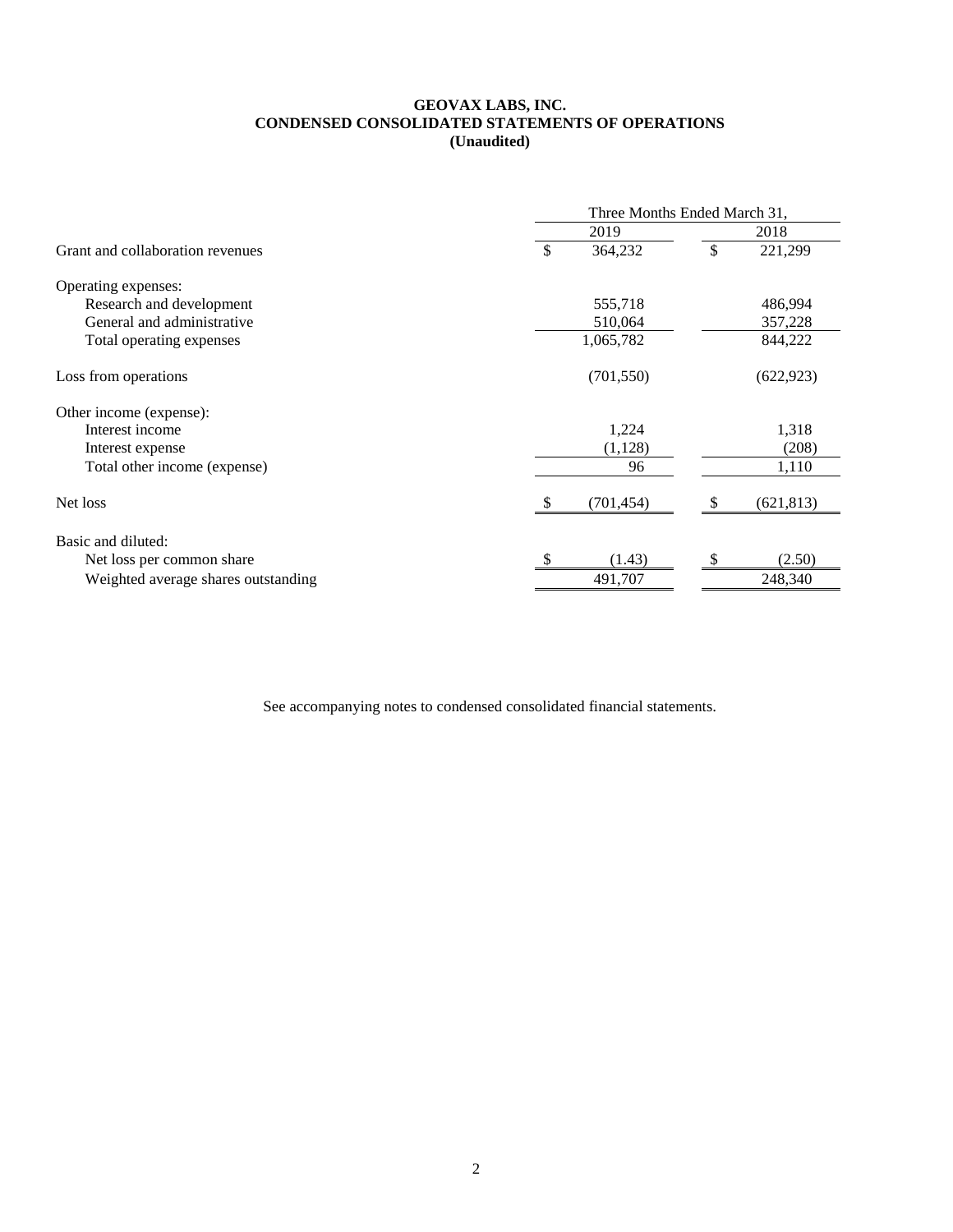## **GEOVAX LABS, INC. CONDENSED CONSOLIDATED STATEMENTS OF CHANGES IN STOCKHOLDERS' EQUITY (DEFICIENCY) (Unaudited)**

|                                                                                                                               | Series B Convertible<br><b>Preferred Stock</b>                  |              | Series C Convertible<br><b>Preferred Stock</b> |                                         | Series D Convertible<br><b>Preferred Stock</b> |                               | Series E Convertible<br><b>Preferred Stock</b> |                                                   |                                               |
|-------------------------------------------------------------------------------------------------------------------------------|-----------------------------------------------------------------|--------------|------------------------------------------------|-----------------------------------------|------------------------------------------------|-------------------------------|------------------------------------------------|---------------------------------------------------|-----------------------------------------------|
|                                                                                                                               | <b>Shares</b>                                                   |              | Amount                                         | <b>Shares</b>                           | Amount                                         | <b>Shares</b>                 | Amount                                         | <b>Shares</b>                                     | Amount                                        |
| Balance at December 31, 2017<br>Sale of convertible preferred stock for cash<br>Conversion of preferred stock to common stock | 100S                                                            |              | 76,095                                         | 2,570<br>$\mathcal{S}$                  | 842,990                                        | 1,000<br>(450)                | \$980,000<br>(441,000)                         | $\overline{\phantom{a}}$<br>600<br>$\blacksquare$ | $\mathcal{S}$<br>590,000                      |
| Balance at March 31, 2018                                                                                                     | 100S                                                            |              | 76,095                                         | 2,570 \$                                | 842,990                                        | 550                           | \$539,000                                      | 600                                               | 590,000<br>-S                                 |
|                                                                                                                               | <b>Common Stock</b>                                             |              |                                                | Additional                              | Accumulated                                    |                               | Total<br>Stockholders'                         |                                                   |                                               |
|                                                                                                                               | <b>Shares</b>                                                   |              | Amount                                         | Paid-in Capital                         | Deficit                                        |                               | Equity (Deficiency)                            |                                                   |                                               |
| Balance at December 31, 2017<br>Sale of convertible preferred stock for cash                                                  | 213,474                                                         | \$           | 213                                            | \$<br>35,696,435                        | \$(37,916,790)                                 | $\mathbb{S}$                  | (321,057)<br>590,000                           |                                                   |                                               |
| Issuance of common stock for services<br>Conversion of preferred stock to common stock                                        | 10.000<br>60,000                                                |              | 10<br>60                                       | 199,990<br>440,940                      |                                                |                               | 200,000                                        |                                                   |                                               |
| Stock-based compensation expense<br>Net loss for the three months ended March 31, 2018                                        |                                                                 |              | $\overline{\phantom{a}}$                       | 23,978                                  |                                                | (621, 813)                    | 23,978<br>(621, 813)                           |                                                   |                                               |
| Balance at March 31, 2018                                                                                                     | 283,474                                                         | $\mathbb{S}$ | 283                                            | 36, 361, 343<br>S                       | $$$ (36,538,603)                               | -S                            | (128, 892)                                     |                                                   |                                               |
|                                                                                                                               | Series B Convertible<br>Preferred Stock                         |              |                                                | Series C Convertible<br>Preferred Stock |                                                |                               | Series E Convertible<br>Preferred Stock        |                                                   | Series F Convertible<br>Preferred Stock       |
|                                                                                                                               | Shares                                                          |              | Amount                                         | <b>Shares</b>                           | Amount                                         | <b>Shares</b>                 | Amount                                         | <b>Shares</b>                                     | Amount                                        |
| Balance at December 31, 2018<br>Conversion of preferred stock to common stock<br>Exchange of preferred stock                  | 100S                                                            |              | 76,095                                         | $2,150$ \$<br>(587)<br>(1, 563)         | 705,238<br>(192, 557)<br>(512, 681)            | 1,200<br>(1,200)              | \$1,190,000<br>(1,190,000)                     | (180)<br>2,763                                    | $-$ \$<br>(110,918)<br>1,702,681              |
| Balance at March 31, 2019                                                                                                     | 100S                                                            |              | 76,095                                         | $-$ \$                                  |                                                |                               | $\mathbb{S}$                                   | 2,583                                             | \$<br>1,591,763                               |
|                                                                                                                               | Series G Convertible<br><b>Preferred Stock</b><br><b>Shares</b> |              | Amount                                         | Common Stock<br><b>Shares</b>           | Amount                                         | Additional<br>Paid-in Capital | Accumulated<br>Deficit                         |                                                   | Total<br>Stockholders'<br>Equity (Deficiency) |
| Balance at December 31, 2018                                                                                                  |                                                                 | \$           |                                                | 437,81 \$                               | 43 $$$                                         | 37,482,766                    |                                                | $$(40,476,884)$ \\$                               | (1,022,347)                                   |
| Sale of convertible preferred stock<br>for cash and cancellation of note payable                                              | 500                                                             |              | 404,250                                        |                                         |                                                |                               | 85,750                                         |                                                   | 490,000                                       |
| Conversion of preferred stock to common stock                                                                                 |                                                                 |              |                                                | 118,2                                   | 11                                             |                               |                                                |                                                   |                                               |
| Fractional shares issuable upon reverse stock split                                                                           |                                                                 |              |                                                | 4 <sub>1</sub>                          |                                                | 303,357                       |                                                |                                                   |                                               |
| Stock-based compensation expense                                                                                              |                                                                 |              |                                                |                                         |                                                |                               | 26,652                                         |                                                   | 26,652                                        |
| Net loss for the three months ended March 31, 2019                                                                            |                                                                 |              |                                                |                                         |                                                |                               |                                                | (701, 454)                                        | (701, 454)                                    |
| Balance at March 31, 2019                                                                                                     | 500                                                             |              | \$404,250                                      | 556,4 \$                                | $55.$ \$                                       | 37,898,525                    | \$<br>(41, 178, 338)                           | -S                                                | (1,207,149)                                   |

See accompanying notes to consolidated financial statements.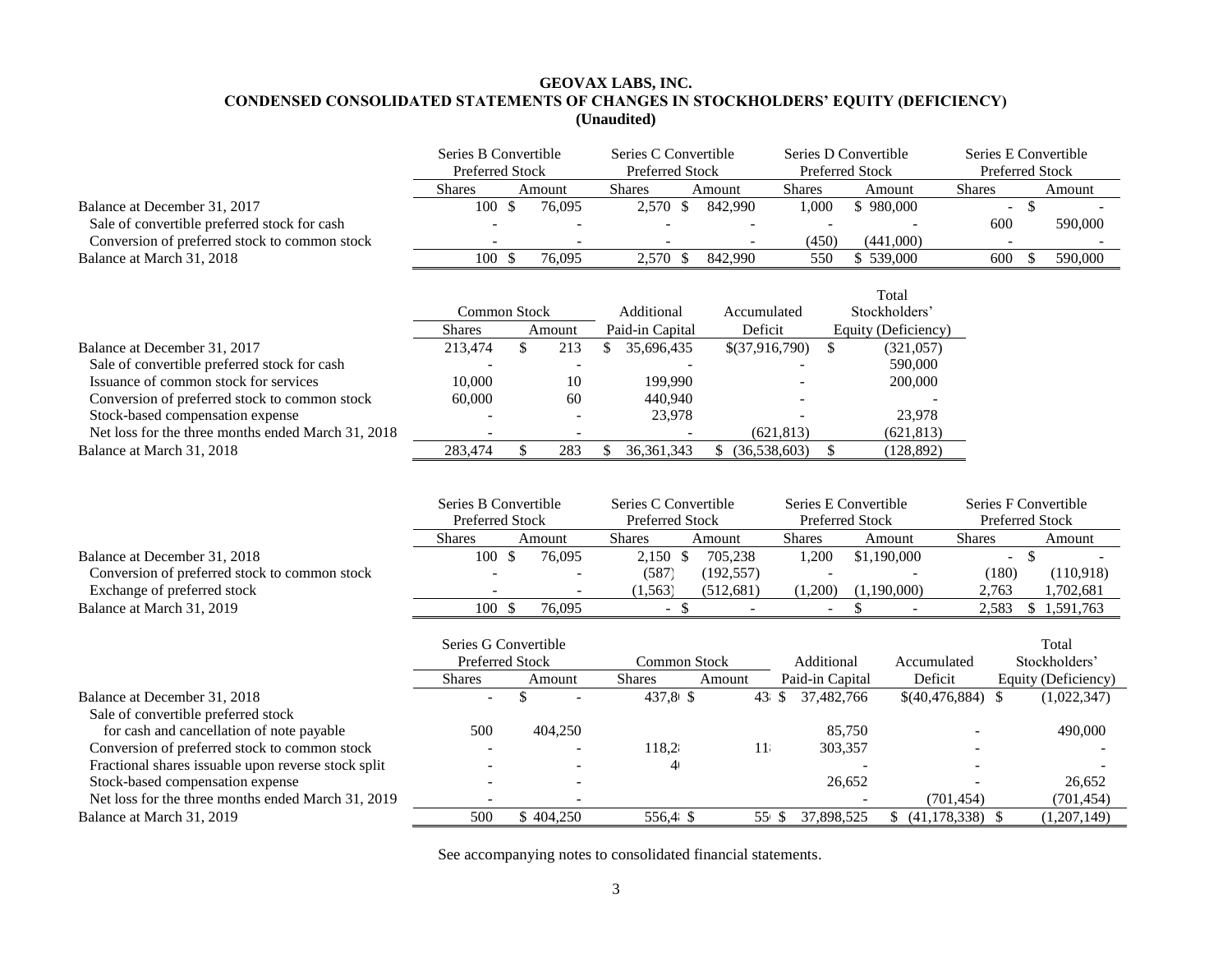#### **GEOVAX LABS, INC. CONDENSED CONSOLIDATED STATEMENTS OF CASH FLOWS (Unaudited)**

|                                                      | Three Months Ended March 31, |            |    |            |  |  |
|------------------------------------------------------|------------------------------|------------|----|------------|--|--|
|                                                      |                              | 2019       |    | 2018       |  |  |
| Cash flows from operating activities:                |                              |            |    |            |  |  |
| Net loss                                             | \$                           | (701, 454) | \$ | (621, 813) |  |  |
| Adjustments to reconcile net loss to net cash        |                              |            |    |            |  |  |
| used in operating activities:                        |                              |            |    |            |  |  |
| Depreciation and amortization                        |                              | 1,897      |    | 4,980      |  |  |
| Stock-based compensation expense                     |                              | 153,224    |    | 52,549     |  |  |
| Changes in assets and liabilities:                   |                              |            |    |            |  |  |
| Grant funds and other receivables                    |                              | (38, 463)  |    | 54,758     |  |  |
| Prepaid expenses and other current assets            |                              | (30)       |    | 20,848     |  |  |
| Accounts payable and accrued expenses                |                              | 267,465    |    | 107,105    |  |  |
| Total adjustments                                    |                              | 384,093    |    | 240,240    |  |  |
| Net cash used in operating activities                |                              | (317, 361) |    | (381, 573) |  |  |
| Cash flows from investing activities:                |                              |            |    |            |  |  |
| Purchase of property and equipment                   |                              | (4,272)    |    |            |  |  |
| Net cash used in investing activities                |                              | (4,272)    |    |            |  |  |
| Cash flows from financing activities:                |                              |            |    |            |  |  |
| Net proceeds from sale of preferred stock            |                              | 240,000    |    | 590,000    |  |  |
| Proceeds from issuance of note payable               |                              |            |    | 50,000     |  |  |
| Principal repayment of note payable                  |                              | (2,083)    |    |            |  |  |
| Net cash provided by financing activities            |                              | 237,917    |    | 640,000    |  |  |
| Net increase (decrease) in cash and cash equivalents |                              | (83,716)   |    | 258,427    |  |  |
| Cash and cash equivalents at beginning of period     |                              | 259,701    |    | 312,727    |  |  |
| Cash and cash equivalents at end of period           | \$                           | 175,985    | P  | 571,154    |  |  |

Supplemental disclosure of non-cash financing activities:

During the three months ended March 31, 2019, 1,563 shares of Series C Convertible Preferred Stock and 1,200 shares of Series E Convertible Preferred Stock were exchanged for 2,763 shares of Series F Convertible Preferred Stock, 250 shares of Series G Convertible Preferred Stock were issued in exchange for cancellation of \$250,000 of term notes payable, 587 shares of Series C Convertible Preferred Stock were converted into 78,280 shares of common stock, and 180 shares of Series F Convertible Preferred Stock were converted into 40,000 shares of common stock. During the three months ended March 31, 2018, 450 shares of Series D Convertible Preferred Stock were converted into 60,000 shares of common stock.

See accompanying notes to condensed consolidated financial statements.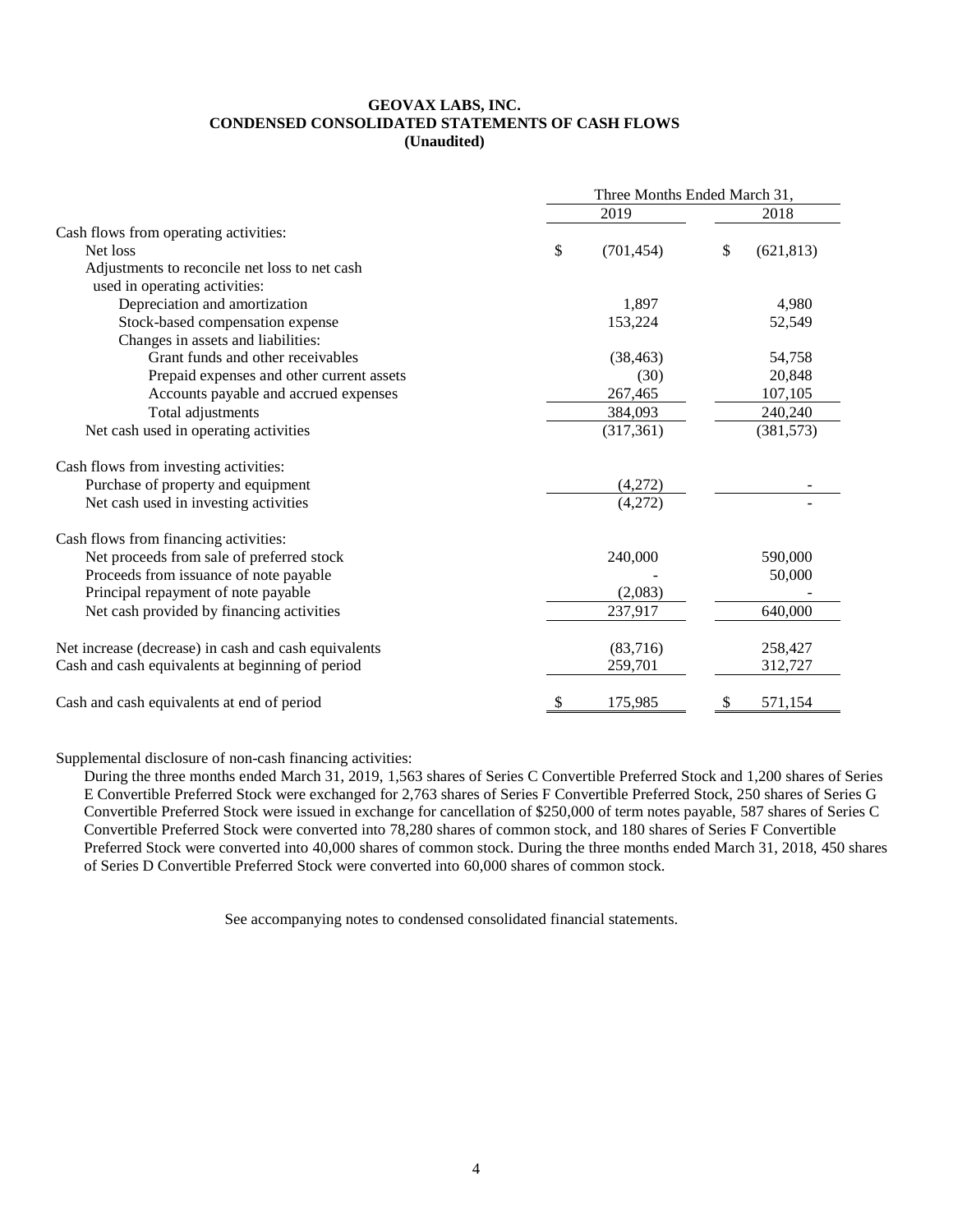## **GEOVAX LABS, INC. NOTES TO CONDENSED CONSOLIDATED FINANCIAL STATEMENTS March 31, 2019 (unaudited)**

#### **1. Description of Business**

GeoVax Labs, Inc. ("GeoVax" or the "Company"), is a clinical-stage biotechnology company developing human vaccines and immunotherapies against infectious diseases and cancers using a novel patented Modified Vaccinia Ankara Virus-Like Particle (MVA-VLP) vaccine platform. In this platform, MVA, a large virus capable of carrying several vaccine antigens, expresses proteins that assemble into highly effective VLP immunogens in the person being vaccinated. The MVA-VLP virus replicates to high titers in approved avian cells for manufacturing but cannot productively replicate in mammalian cells. Therefore, the GeoVax MVA-VLP derived vaccines elicit durable immune responses in the host similar to a live attenuated virus, while providing the safety characteristics of a replication-defective vector.

Our current development programs are focused on preventive vaccines against Human Immunodeficiency Virus (HIV), Zika Virus, hemorrhagic fever viruses (Ebola, Sudan, Marburg, Lassa), and malaria, as well as therapeutic vaccines for chronic Hepatitis B infections and cancers. We believe our technology and vaccine development expertise are well-suited for a variety of human infectious diseases and we intend to pursue further expansion of our product pipeline.

Our corporate strategy is to improve health to patients worldwide by advancing our vaccine platform, using its unique capabilities to design and develop an array of products addressing unmet medical needs in the areas of infectious diseases and oncology. We aim to advance products through to human clinical testing, and to seek partnership or licensing arrangements for achieving regulatory approval and commercialization. We also leverage third party resources through collaborations and partnerships for preclinical and clinical testing with multiple government, academic and corporate entities.

Certain of our vaccine development activities have been, and continue to be, financially supported by the U.S. government. This support has been both in the form of research grants and contracts awarded directly to us, as well as indirect support for the conduct of preclinical animal studies and human clinical trials.

We operate in a highly regulated and competitive environment. The manufacturing and marketing of pharmaceutical products require approval from, and are subject to, ongoing oversight by the Food and Drug Administration (FDA) in the United States, by the European Medicines Agency (EMA) in the European Union, and by comparable agencies in other countries. Obtaining approval for a new pharmaceutical product is never certain, may take many years and often involves expenditure of substantial resources. Our goal is to build a profitable company by generating income from products we develop and commercialize, either alone or with one or more potential strategic partners.

GeoVax is incorporated under the laws of the State of Delaware and our principal offices are located in the metropolitan Atlanta, Georgia area.

## **2. Basis of Presentation**

The accompanying condensed consolidated financial statements at March 31, 2019 and for the three-month periods ended March 31, 2019 and 2018 are unaudited, but include all adjustments, consisting of normal recurring entries, which we believe to be necessary for a fair presentation of the dates and periods presented. Interim results are not necessarily indicative of results for a full year. The financial statements should be read in conjunction with our audited consolidated financial statements included in our Annual Report on Form 10-K for the year ended December 31, 2018. We expect our operating results to fluctuate for the foreseeable future; therefore, period-to-period comparisons should not be relied upon as predictive of the results in future periods.

As described in Note 12, effective April 30, 2019, we enacted a one-for-five hundred reverse stock split of our common stock. The accompanying financial statements, and all share and per share information contained herein, have been retroactively restated to reflect the reverse stock split.

Our financial statements have been prepared assuming that we will continue as a going concern, which contemplates realization of assets and the satisfaction of liabilities in the normal course of business for the twelve-month period following the date of the financial statements. We are devoting substantially all of our present efforts to research and development of our vaccine candidates. We have funded our activities to date from government grants and clinical trial assistance, and from sales of our equity securities. We will continue to require substantial funds to continue these activities.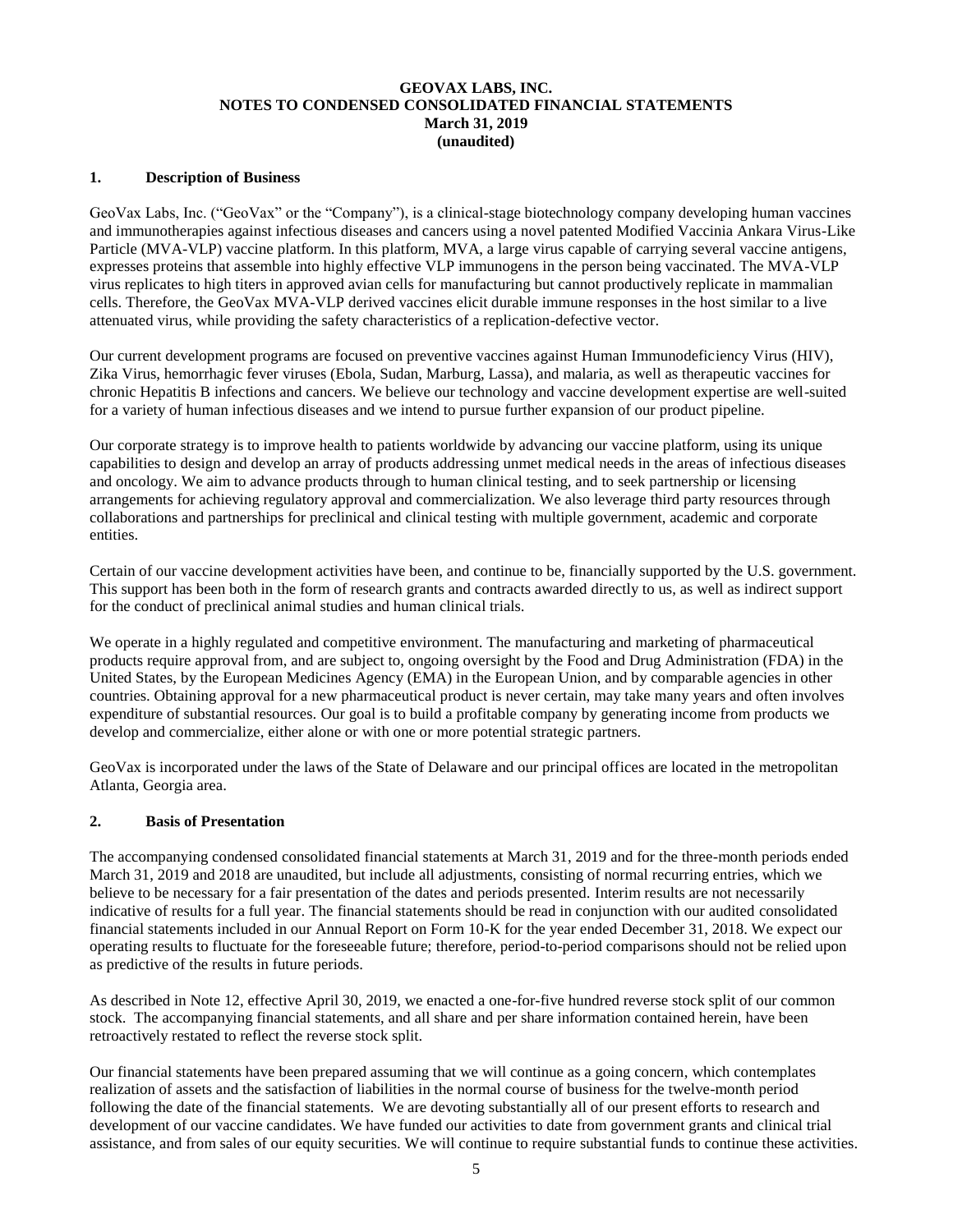We believe that our existing cash resources, government funding commitments, and equity funding commitments discussed in Note 9 will be sufficient to continue our planned operations into the third quarter of 2019. Due to our history of operating losses and our continuing need for capital to conduct our research and development activities, there is substantial doubt concerning our ability to operate as a going concern beyond that date. We are currently exploring sources of capital through additional government grants and corporate collaborations. We also intend to secure additional funds through sales of our equity securities or by other means. Management believes that we will be successful in securing the additional capital required to continue the Company's planned operations, but that our plans do not fully alleviate the substantial doubt about the Company's ability to operate as a going concern. Additional funding may not be available on favorable terms or at all. If we fail to obtain additional capital when needed, we will be required to delay, scale back, or eliminate some or all of our research and development programs as well as reduce our general and administrative expenses.

## **3. Significant Accounting Policies and Recent Accounting Pronouncements**

We disclosed in Note 2 to our consolidated financial statements included in our Annual Report on Form 10-K for the year ended December 31, 2018 those accounting policies that we consider significant in determining our results of operations and financial position. Other than as described below, there have been no material changes to, or in the application of, the accounting policies previously identified and described in the Form 10-K.

In February 2016, the Financial Accounting Standards Board (FASB) issued Accounting Standards Update No. 2016-02, *Leases* (ASU 2016-02). ASU 2016-02 sets out the principles for the recognition, measurement, presentation and disclosure of leases for both parties to a contract (i.e. lessees and lessors). The new standard requires lessees to classify leases as either financing or operating leases based on the principle of whether or not the lease is effectively a financed purchase by the lessee. This classification determines whether lease expense is recognized based on an effective interest method or on a straight-line basis over the term of the lease, respectively. A lessee is also required to record a right-of-use asset and a lease liability for all leases with a term of greater than 12 months regardless of their classification. Leases with a term of 12 months or less will be accounted for similar to prior guidance for operating leases. We adopted ASU 2016-02 effective January 1, 2019; such adoption had no material impact on our financial statements, given that the noncancelable term of our current lease is less than 12 months (see Note 8).

There have been no other recent accounting pronouncements or changes in accounting pronouncements during the three months ended March 31, 2019, as compared to the recent accounting pronouncements described in our Annual Report on Form 10-K for the fiscal year ended December 31, 2018, which we expect to have a material impact on our financial statements.

## **4. Basic and Diluted Loss Per Common Share**

Basic net loss per share is computed using the weighted-average number of common shares outstanding during the period. Diluted net loss per share is computed using the weighted-average number of common shares and potentially dilutive common share equivalents outstanding during the period. Potentially dilutive common share equivalents consist of convertible preferred stock, stock options and stock purchase warrants. Common share equivalents which potentially could dilute basic earnings per share in the future, and which were excluded from the computation of diluted loss per share, as the effect would be anti-dilutive, totaled approximately 589,000 and 446,000 shares at March 31, 2019 and 2018, respectively.

#### **5. Property and Equipment**

Property and equipment as shown on the accompanying Condensed Consolidated Balance Sheets is composed of the following as of March 31, 2019 and December 31, 2018:

|                                           | March 31,  | December 31. |
|-------------------------------------------|------------|--------------|
|                                           | 2019       | 2018         |
| Laboratory equipment                      | 534,578    | 530,306      |
| Leasehold improvements                    | 115,605    | 115,605      |
| Other furniture, fixtures & equipment     | 28,685     | 28,685       |
| Total property and equipment              | 678,868    | 674,596      |
| Accumulated depreciation and amortization | (665, 143) | (663, 246)   |
| Property and equipment, net               | 13.725     | 11,350       |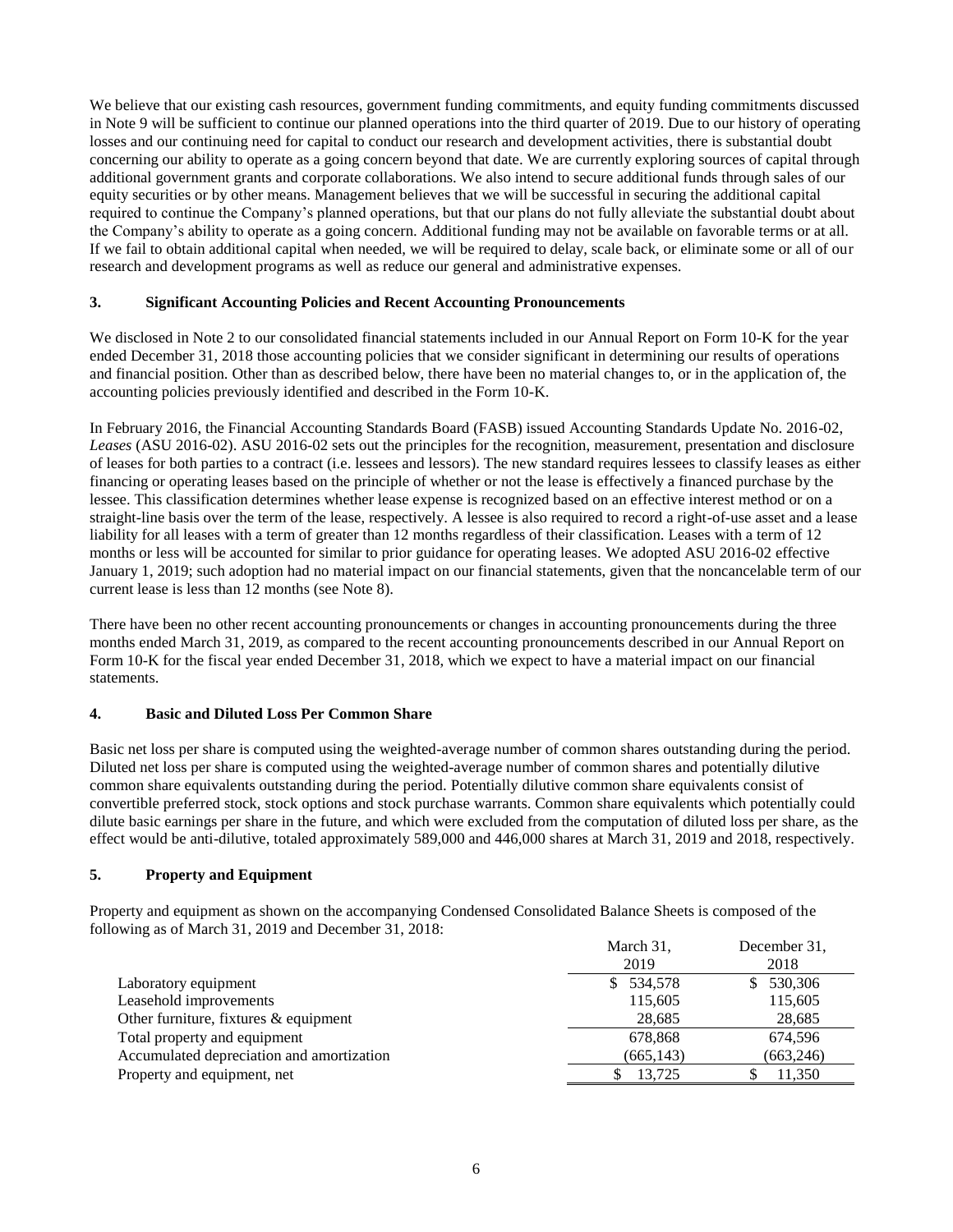### **6. Accrued Expenses**

Accrued expenses as shown on the accompanying Condensed Consolidated Balance Sheets is composed of the following as of March 31, 2019 and December 31, 2018:

|                             | March 31,   | December 31. |
|-----------------------------|-------------|--------------|
|                             | 2019        | 2018         |
| Accrued management salaries | \$1,026,467 | \$924.509    |
| Accrued directors' fees     | 333,870     | 295,670      |
| Other accrued expenses      | 18.373      | 18.373       |
| Total accrued expenses      | .378.710    | \$1.238.552  |

#### **7. Notes Payable**

On February 28, 2018, we entered into a Senior Note Purchase Agreement with Georgia Research Alliance, Inc. (GRA) pursuant to which we issued a five-year Senior Promissory Note (the "GRA Note") to GRA in exchange for \$50,000. The GRA Note bears an annual interest rate of 5%, payable monthly, with principal repayments beginning in the second year. Principal repayments are expected to be \$8,333 for the remainder of 2019, \$12,500 in 2020, 2021 and 2022, and \$2,083 in 2023. In connection with the GRA Note, we also issued to GRA a five-year warrant to purchase 358 shares of our common stock. Interest expense related to the GRA Note for the three-month periods ended March 31, 2019 and 2018 was \$621 and \$208, respectively.

On December 27, 2018, we issued short-term non-interest-bearing Term Promissory Notes (the "Term Notes") to two current investors in exchange for an aggregate of \$250,000. In connection with the Term Notes, we also issued to the investors three-year warrants to purchase an aggregate of 20,000 shares of our common stock. In February 2019, the Term Notes were cancelled in exchange for shares of our convertible preferred stock (see Note 9).

#### **8. Commitments**

## *Lease Agreement*

We lease approximately 8,400 square feet of office and laboratory space pursuant to an operating lease which expires on December 31, 2019, with annual extension options through December 31, 2022. Rent expense for the for the three-month periods ended March 31, 2019 and 2018 was \$40,316 and \$39,136, respectively. Future minimum lease payments total \$120,949 for the remainder of 2019. Our current intention is to exercise our option to extend the lease at least for the subsequent one-year renewal period, subject to our landlord's right to cancel the extension period 90 days prior to its commencement.

#### *Other Commitments*

In the normal course of business, we enter into various firm purchase commitments related to production and testing of our vaccine, conduct of research studies, and other activities. As of March 31, 2019, there are approximately \$487,000 of unrecorded outstanding purchase commitments to our vendors and subcontractors, all of which we expect will be due in 2019. We expect this entire amount to be reimbursable to us pursuant to existing government grants.

## **9. Stockholders' Equity**

#### *Series B Preferred Stock*

As of March 31, 2019, there are 100 shares of our Series B Convertible Preferred Stock ("Series B Preferred Stock") outstanding. The Series B Preferred Stock may be converted at any time at the option of the holder into shares of our common stock at a conversion price of \$175 per share. During the three months ended March 31, 2019, there were no conversions or other transactions involving our Series B Preferred Stock.

## *Series F Preferred Stock*

On February 18, 2019, we entered into Exchange Agreements (the "Exchange Agreements") with holders of our Series C and Series E Convertible Preferred Stock, pursuant to which the holders exchanged all shares of Series C and Series E Preferred Stock held by them for an aggregate of 2,763 shares of Series F Convertible Preferred Stock ("Series F Preferred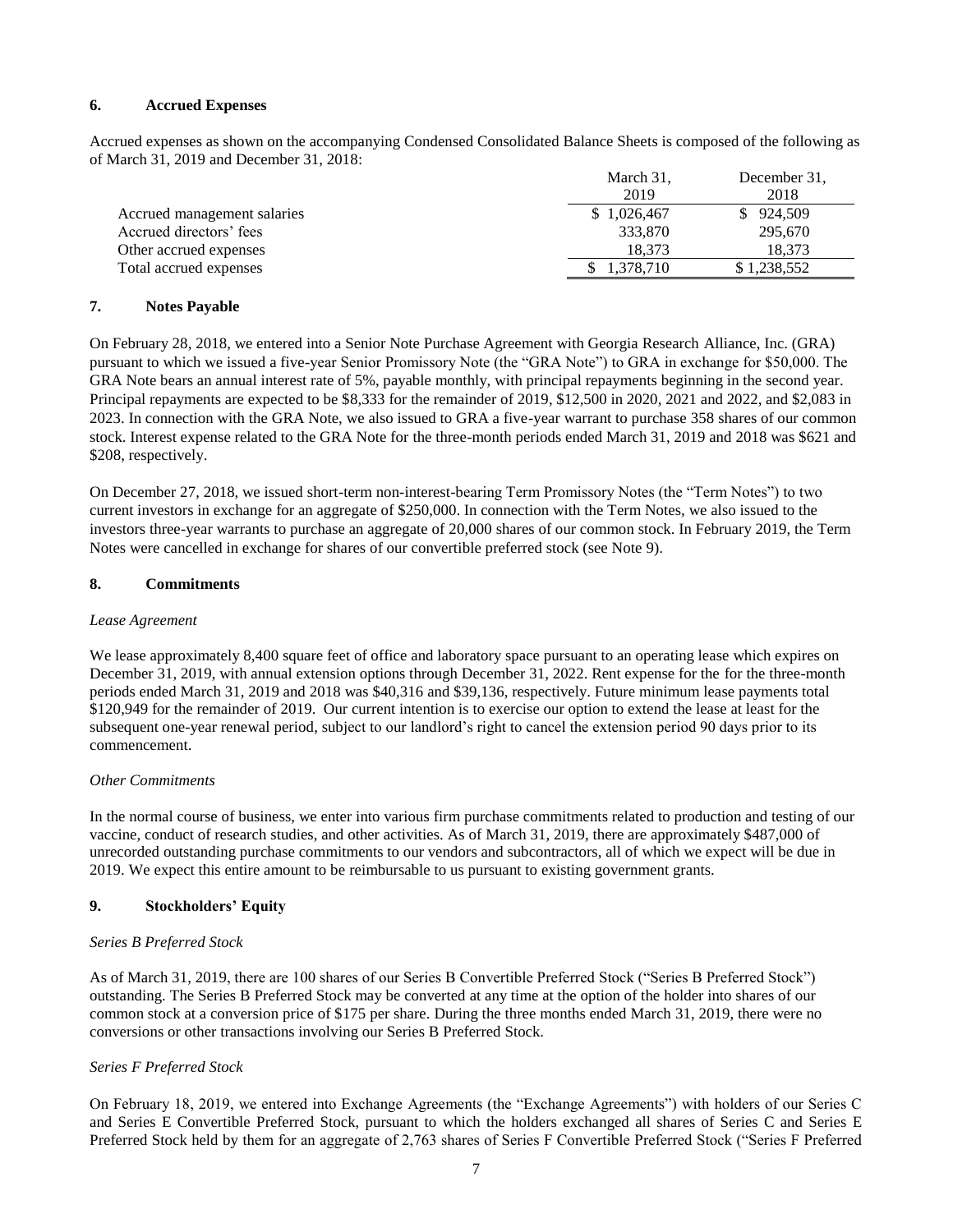Stock"). Each share of Series F Preferred Stock is entitled to a liquidation preference equal to its \$1,000 stated value, has no voting rights, and is not entitled to a dividend. The Series F Preferred Stock is convertible at any time at the option of the holders into shares of our common stock, at a conversion price equal to the lesser of (i) \$7.50 per share and (ii) 90% of the volume weighted average price of the common stock immediately preceding the delivery of a notice of conversion. The Series F Preferred Stock contains price adjustment provisions, which may, under certain circumstances reduce the conversion price to match if we sell or grant options to purchase, including rights to reprice, our common stock or common stock equivalents at a price lower than the then conversion price of the Series F Preferred Stock.

During January and February 2019 (prior to the exchange discussed above), the holders converted 587 shares of Series C Preferred Stock into 78,280 shares of our common stock. During March 2019 (subsequent to the exchange), the holders converted 180 shares of Series F Preferred Stock into 40,000 shares of our common stock. As of March 31, 2019, there are no shares of our Series C or Series E Preferred Stock outstanding, and 2,583 shares of our Series F Preferred Stock outstanding.

#### *Series G Preferred Stock*

On February 25, 2019, we entered into a Securities Purchase Agreement (the "Securities Purchase Agreement") with the purchasers identified therein (the "Purchasers") providing for sale to the Purchasers of an aggregate of up to 1,000 shares of our Series G Convertible Preferred Stock ("Series G Preferred Stock") and related warrants for gross proceeds of up to \$1.0 million, to be funded at up to three different closings. Each share of Series G Preferred Stock is entitled to a liquidation preference equal to its \$1,000 stated value, has no voting rights, and is not entitled to a dividend. The Series G Preferred Stock is convertible at any time at the option of the holders into shares of our common stock, at a conversion price equal to the lesser of (i) \$7.50 per share and (ii) 90% of the volume weighted average price of the common stock immediately preceding the delivery of a notice of conversion. The Series G Preferred Stock contains price adjustment provisions, which may, under certain circumstances reduce the conversion price to match if we sell or grant options to purchase, including rights to reprice, our common stock or common stock equivalents at a price lower than the then conversion price of the Series G Preferred Stock.

At the first closing, which occurred on February 26, 2019, we issued 500 shares of Series G Preferred Stock in exchange for the payment by the Purchasers of \$250,000 in the aggregate, plus the cancellation of Term Notes held by the Purchasers (see Note 7) in the amount of \$250,000. At the first closing we also issued the Purchasers Series I Warrants to purchase an aggregate of 33,334 shares of our common stock. The warrants have an exercise price of \$7.50 per share, are exercisable six months from the issuance date, and have a term of exercise equal to five years from the date they first become exercisable. The warrants contain anti-dilution and price adjustment provisions, which may, under certain circumstances reduce the exercise price to match if we sell or grant options to purchase, including rights to reprice, our common stock or common stock equivalents at a price lower than the then exercise price of the warrants; in the event of such adjustment, the number of shares subject to the warrants will also increase so that the aggregate exercise price remains the same for each warrant.

Within 50 to 60 days after the first closing, we may exercise the right to sell the Purchasers an aggregate of up to \$250,000 of Series G Preferred Stock and related warrants at the second closing. Within 110 to120 days after the first closing, we may exercise the right to sell the Purchasers an aggregate of up to \$250,000 of Series G Preferred Stock and related warrants at the third closing. At the second and third closings, assuming the sale of all of the Series G Preferred Stock that may be sold at those times, the Purchasers will receive aggregate additional Series I Warrants to purchase up to 66,668 shares of our common stock.

During the three months ended March 31, 2019, there were no conversions or other transactions involving our Series G Preferred Stock.

#### *Common Stock Transactions*

As discussed above, during the three months ended March 31, 2019, we issued 118,280 shares of our common stock pursuant to conversions our Series C and Series F Preferred Stock.

#### *Stock Options*

During the three months ended March 31, 2019, there were no transactions involving our stock option plans. As of March 31, 2019, there are 29,441 stock options outstanding (\$53.19/share weighted-average exercise price), 13,585 of which are exercisable (\$93.92/share weighted-average exercise price).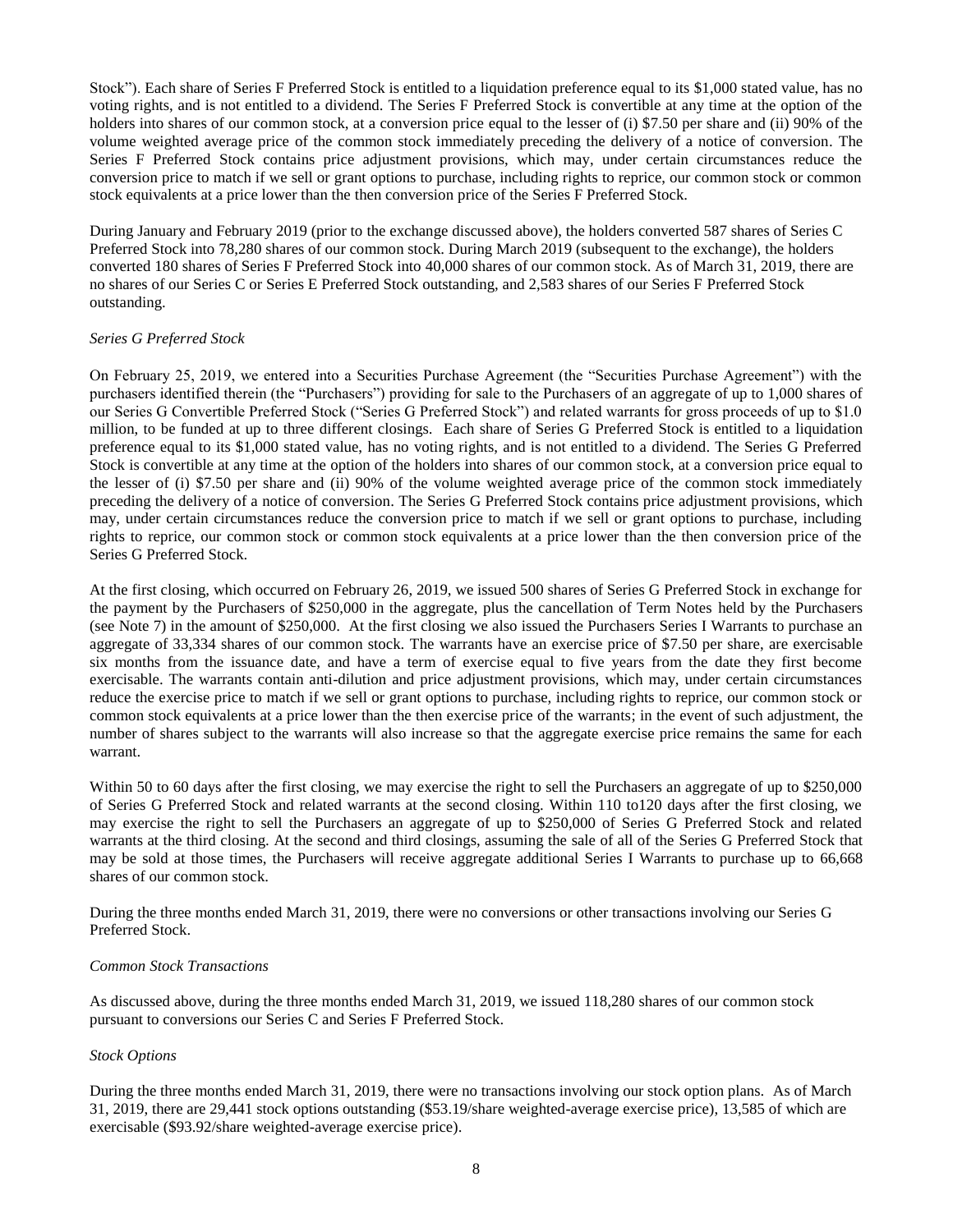## *Stock Purchase Warrants*

During the three months ended March 31, 2019, we issued 33,334 stock purchase warrants in connection with the sale of our Series G Preferred Stock as discussed above. As of March 31, 2019, there are 148,032 stock purchase warrants outstanding (\$11.54/share weighted-average exercise price), 94,698 of which are exercisable (\$12.75/share weightedaverage exercise price).

## *Stock-Based Compensation Expense*

Stock-based compensation expense related to our stock option plans was \$26,652 and \$23,978 during the three-month periods ended March 31, 2019 and 2018, respectively. Stock-based compensation expense related to stock options is recognized on a straight-line basis over the requisite service period for the award and is allocated to research and development expense or general and administrative expense based upon the related employee classification. As of March 31, 2019, there was \$183,731 of unrecognized compensation expense related to stock options, which we expect to recognize over a weighted average period of 2.0 years.

Additionally, during the three-month periods ended March 31, 2019 and 2018 we recorded stock-based compensation expense of \$126,572 and \$28,571, respectively, associated with common stock issued for financial advisory services. As of March 31, 2019, there was \$72,509 of unrecognized stock-based compensation expense associated with these arrangements, which we expect to recognize during the second quarter of 2019.

#### **10. Income Taxes**

Because of our historically significant net operating losses, we have not paid income taxes since inception. We maintain deferred tax assets that reflect the net tax effects of temporary differences between the carrying amounts of assets and liabilities for financial reporting purposes and the amounts used for income tax purposes. These deferred tax assets are comprised primarily of net operating loss carryforwards and also include amounts relating to nonqualified stock options and research and development credits. The net deferred tax asset has been fully offset by a valuation allowance because of the uncertainty of our future profitability and our ability to utilize the deferred tax assets. Utilization of operating losses and credits will be subject to substantial annual limitations due to ownership change provisions of Section 382 of the Internal Revenue Code. The annual limitation will result in the expiration of net operating losses and credits before utilization.

#### **11. Grants and Collaboration Revenue**

We receive payments from government entities under our grants from the National Institute of Allergy and Infectious Diseases (NIAID) and from the U.S. Department of Defense in support of our vaccine research and development efforts. We record revenue associated with government grants as the reimbursable costs are incurred. During the three-month periods ended March 31, 2019 and 2018, we recorded \$354,319 and \$216,299, respectively, of revenues associated with these grants. As of March 31, 2019, there is an aggregate of \$2,525,419 in approved grant funds available for use during 2019 and 2020.

During the three-month periods ended March 31, 2019 and 2018, we recorded \$9,913 and \$5,000, respectively, of revenues associated with research collaboration agreements with several third parties.

## **12. Subsequent Events**

#### *Preferred Stock Transactions*

On April 26, 2019, we received \$250,000 from the sale of 250 shares of our Series G Preferred Stock (see Note 9) and we issued additional Series I Warrants to purchase 33,334 shares of our common stock. During May 2019, holders of our preferred stock converted 94 shares of our Series F Preferred Stock into 53,600 shares of our common stock.

## *Reverse Stock Split*

On April 30, 2019, we effected a one-for-five hundred reverse split of our common stock by the filing of an amendment to our certificate of incorporation with the State of Delaware. All share and per share information in our condensed consolidated financial statements and notes that relate to our common stock has been retroactively restated to reflect the reverse stock split.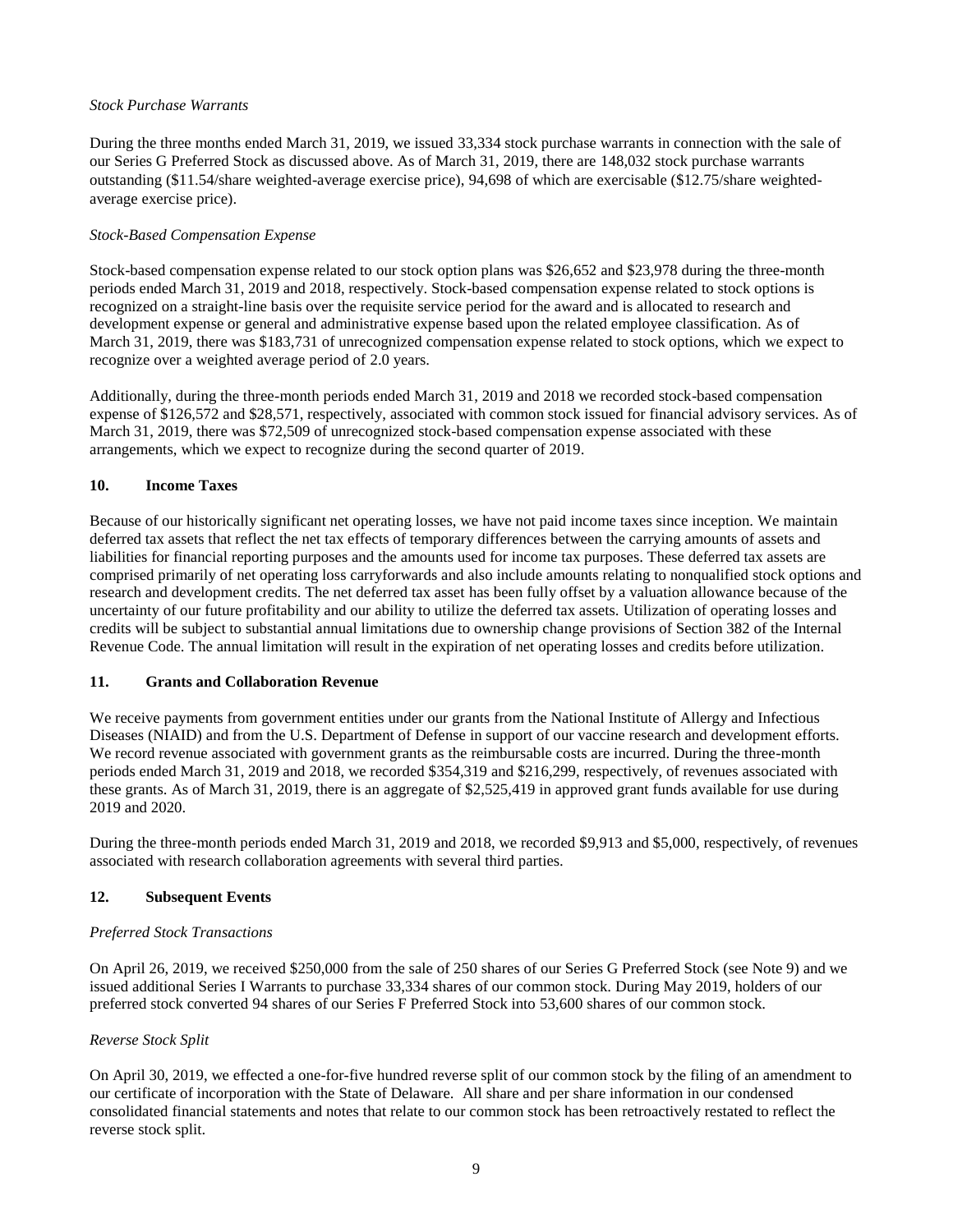#### **Item 2 Management's Discussion and Analysis of Financial Condition And Results of Operations**

#### **FORWARD LOOKING STATEMENTS**

*In addition to historical information, the information included in this Form 10-Q contains forward-looking statements. Forward-looking statements involve numerous risks and uncertainties, including but not limited to the risk factors set forth under the heading "Risk Factors" in the Annual Report on Form 10-K for the year ended December 31, 2018, and should not be relied upon as predictions of future events. Certain such forward-looking statements can be identified by the use of forward-looking terminology such as ''believes,'' ''expects,'' ''may,'' ''will,'' ''should,'' ''seeks,'' ''approximately,"*

*''intends,'' ''plans,'' ''pro forma,'' ''estimates,'' or ''anticipates'' or other variations thereof or comparable terminology, or by discussions of strategy, plans, or intentions. Such forward-looking statements are necessarily dependent on assumptions, data, or methods that may be incorrect or imprecise and may be incapable of being realized. The following factors, among others, could cause actual results and future events to differ materially from those set forth or contemplated in the forward-looking statements:* 

- *whether we can raise additional capital as and when we need it;*
- *whether we are successful in developing our products;*
- *whether we are able to obtain regulatory approvals in the United States and other countries for sale of our products;*
- *whether we can compete successfully with others in our market; and*
- *whether we are adversely affected in our efforts to raise cash by the volatility and disruption of local and national economic, credit and capital markets and the economy in general.*

*Readers are cautioned not to place undue reliance on forward-looking statements, which reflect our management's analysis only. We assume no obligation to update forward-looking statements.* 

#### **Overview**

GeoVax is a clinical-stage biotechnology company developing human vaccines against infectious diseases and cancer using a novel patented Modified Vaccinia Ankara-Virus Like Particle (MVA-VLP) vaccine platform. In this platform, MVA, a large virus capable of carrying several vaccine antigens, expresses proteins that assemble into VLP immunogens in the person being vaccinated. The GeoVax MVA-VLP derived vaccines elicit durable immune responses in the host similar to a live-attenuated virus, while providing the safety characteristics of a replication-defective vector.

Our current development programs are focused on preventive vaccines against HIV, Zika Virus, hemorrhagic fever viruses (Ebola, Sudan, Marburg, and Lassa), and malaria, as well as therapeutic vaccines for chronic Hepatitis B infections and cancers. Our most advanced vaccine program is focused on the clade B subtype of HIV prevalent in the larger commercial markets of the Americas, Western Europe, Japan and Australia; this program is currently undergoing human clinical trials.

Our corporate strategy is to improve the health of patients worldwide by advancing our patented vaccine platform, using its unique capabilities to design and develop an array of products addressing unmet medical needs in the areas of infectious diseases and oncology. We intend to advance products through to human clinical testing, and to seek partnership or licensing arrangements for commercialization. We also leverage third party resources through government, academic and corporate research collaborations and partnerships for preclinical and clinical testing.

We have not generated any revenues from the sale of any such products, and we do not expect to generate any such revenues for at least the next several years. Our product candidates will require significant additional research and development efforts, including extensive preclinical and clinical testing. All product candidates that we advance to clinical testing will require regulatory approval prior to commercial use and will require significant costs for commercialization. We may not be successful in our research and development efforts, and we may never generate sufficient product revenue to be profitable.

#### **Critical Accounting Policies and Estimates**

This discussion and analysis of our financial condition and results of operations is based on our consolidated financial statements, which have been prepared in accordance with accounting principles generally accepted in the United States. The preparation of these financial statements requires management to make estimates and judgments that affect the reported amounts of assets, liabilities, revenues and expenses and related disclosure of contingent assets and liabilities. On an ongoing basis, management evaluates its estimates and adjusts the estimates as necessary. We base our estimates on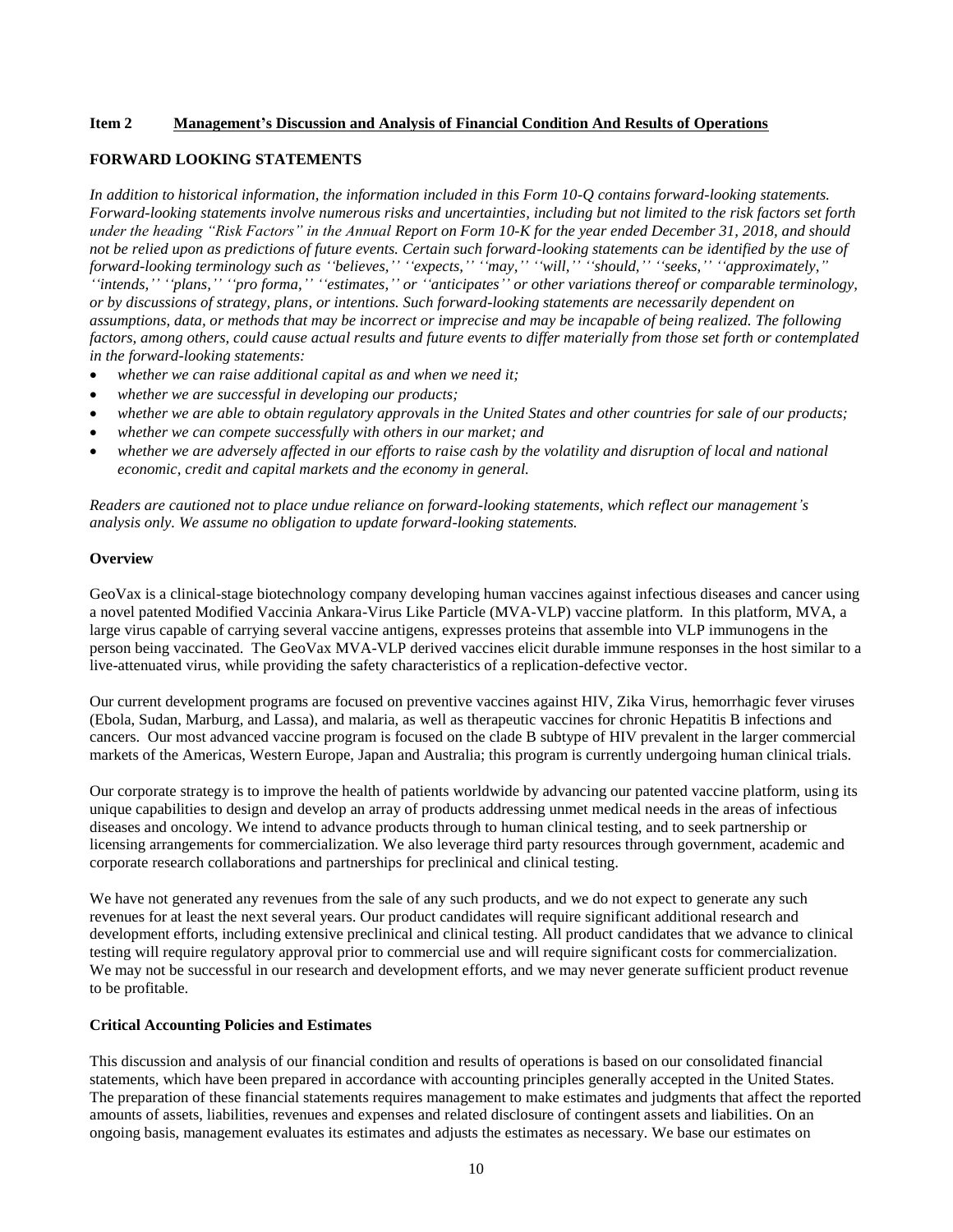historical experience and on various other assumptions that are believed to be reasonable under the circumstances, the results of which form the basis for making judgments about the carrying values of assets and liabilities that are not readily apparent from other sources. Actual results may differ materially from these estimates under different assumptions or conditions.

For a description of critical accounting policies that affect our significant judgments and estimates used in the preparation of our financial statements, refer to Item 7 in Management's Discussion and Analysis of Financial Condition and Results of Operations and Note 2 to our Consolidated Financial Statements contained in our Annual Report on Form 10-K for the year ended December 31, 2018. There have been no significant changes to our critical accounting policies from those disclosed in our 2018 Annual Report.

## **Recent Accounting Pronouncements**

Information regarding recent accounting pronouncements is contained in Note 3 to the condensed consolidated financial statements, included in this Quarterly Report.

#### **Liquidity and Capital Resources**

Our principal uses of cash are to finance our research and development activities. Since inception, we have funded these activities primarily from government grants and clinical trial assistance, and from sales of our equity securities. At March 31, 2019, we had cash and cash equivalents of \$175,985 and total assets of \$472,644, as compared to \$259,701 and \$642,064, respectively, at December 31, 2018. At March 31, 2019, we had a working capital deficit of \$1,196,467, compared to \$1,005,127 at December 31, 2018. Our current liabilities at March 31, 2019 and December 31, 2018 include \$1,360,337 and \$1,220,179, respectively of accrued management salaries and director fees, payment of which is still being deferred as discussed further below.

Net cash used in operating activities was \$317,361 and \$381,573 for the three-month periods ended March 31, 2019 and 2018, respectively. Generally, the variances between periods are due to fluctuations in our net losses, offset by non-cash charges such as depreciation and stock-based and deferred compensation expense, and by net changes in our assets and liabilities. Our net losses generally fluctuate based on expenditures for our research activities, partially offset by government grant revenues. As of March 31, 2019, there is \$2,525,419 in approved grant funds available for use during 2019 and 2020. Of this amount, we expect that approximately \$1,247,273 will be used by us to reimburse third parties who will provide services covered by these grants. See "Results of Operations – Grant and Collaboration Revenues" below for additional details concerning our government grants.

Members of our executive management team and our board of directors have deferred receipt of portions of their salaries and fees in order to help conserve the Company's cash resources. As of March 31, 2019, the accumulated deferrals totaled \$1,360,337. We expect the ongoing deferrals of approximately \$34,000 per month for the management salaries and approximately \$38,000 per quarter for the board of director fees to continue until such time as a significant financing event (as determined by the board of directors) is consummated. The method selected for addressing these accumulated deferrals could have an adverse effect on our liquidity.

The National Institute of Allergy and Infectious Diseases (NIAID), part of the National Institutes of Health (NIH), has funded the costs of conducting all of our human clinical trials (Phase 1 and Phase 2a) to date for our preventive HIV vaccines, with GeoVax incurring certain costs associated with manufacturing the clinical vaccine supplies and other study support. NIAID will also fund the cost of a planned Phase 1 trial (HVTN 132) to further evaluate the safety and immunogenicity of adding "protein boost" components to our vaccine, GOVX-B11. We expect HVTN 132 to commence patient enrollment in mid-2019. Additionally, we are party to a collaboration with American Gene Technologies International, Inc. (AGT) whereby AGT intends to conduct a Phase 1 human clinical trial with our combined technologies, with the ultimate goal of developing a functional cure for HIV infection; we expect that AGT will begin the phase 1 trial during the second half of 2019. We are also currently in discussions with two other consortiums for the use of our vaccine in similar efforts toward developing a cure for HIV infection; we expect one or both of these studies to begin in late 2019 or early 2020.

Net cash used in investing activities was \$4,272 and \$-0- for the three-month periods ended March 31, 2019 and 2018, respectively. Our investing activities have consisted predominantly of capital expenditures.

Net cash provided by financing activities was \$237,917 and \$640,000 for the three-month periods ended March 31, 2019 and 2018, respectively. Net cash provided by financing activities during the 2018 period relates to the sale by us of shares of our Series E convertible preferred stock (\$590,000) and our issuance of a five-year Senior Promissory Note (the "GRA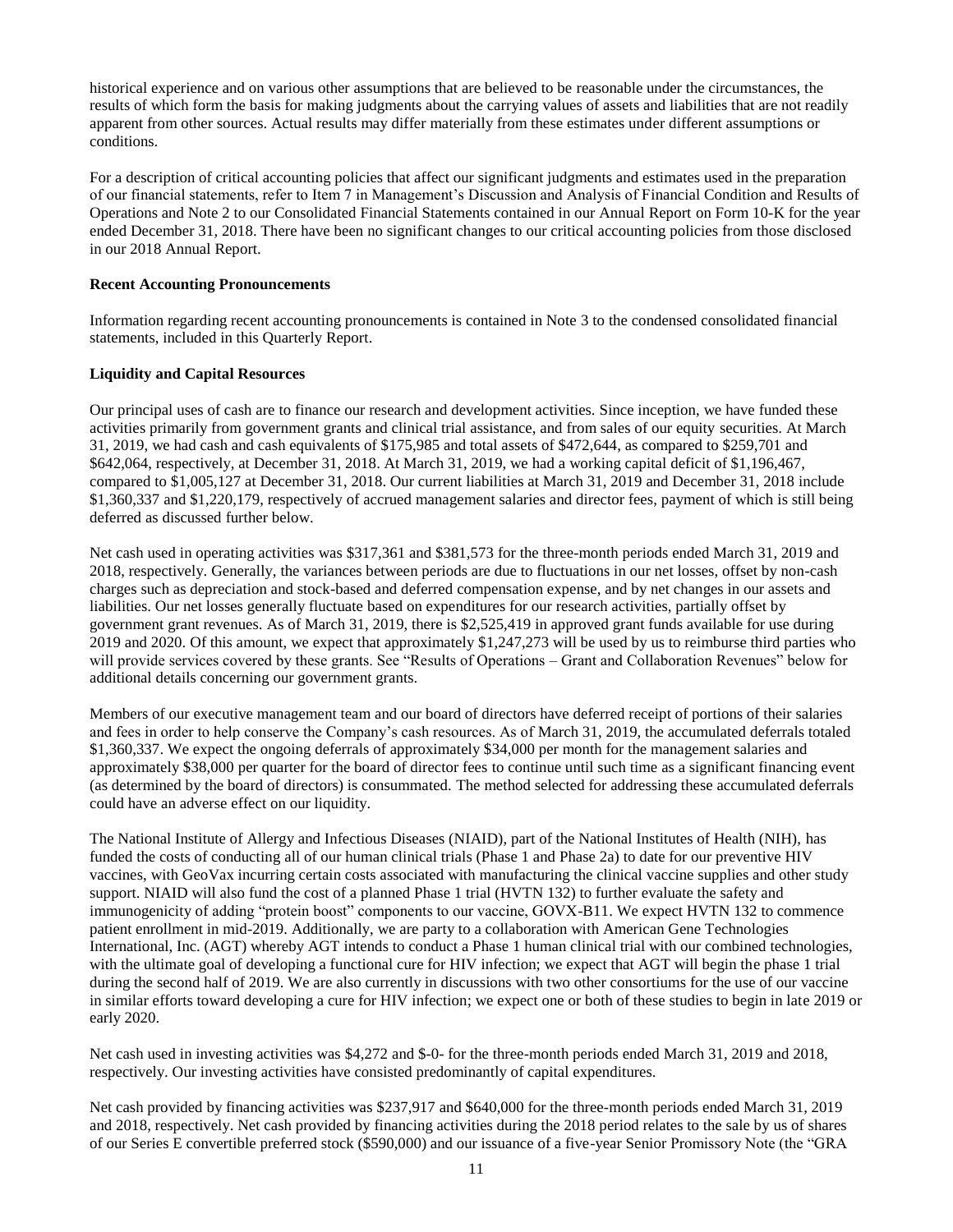Note") to the Georgia Research Alliance, Inc. for \$50,000. The GRA Note bears an annual interest rate of 5%, payable monthly, with principal repayments beginning in the second year. Net cash provided by financing activities during the 2019 period relates to the sale by us of shares of our Series G convertible preferred stock for net proceeds of \$240,000 (see discussion below) and \$2,083 in repayments toward the GRA Note.

On February 25, 2019, we entered into a Securities Purchase Agreement (the "Securities Purchase Agreement") with the purchasers identified therein (the "Purchasers") providing for sale to the Purchasers of an aggregate of up to 1,000 shares of our Series G Convertible Preferred Stock ("Series G Preferred Stock") and related warrants for gross proceeds of up to \$1.0 million, to be funded at up to three different closings. At the first closing, which occurred on February 26, 2019, we issued 500 shares of Series G Preferred Stock in exchange for the payment by the Purchasers of \$250,000 in the aggregate (\$240,000 after deducting certain expenses of the Purchasers), plus the cancellation of Term Notes held by the Purchasers in the amount of \$250,000. At the first closing we also issued the Purchasers Series I Warrants to purchase an aggregate of 33,334 shares of our common stock. At the second closing, which occurred on April 26, 2019, we issued an additional 250 shares of Series G Preferred Stock in exchange for the payment by the Purchasers of \$250,000 in the aggregate. At the second closing we also issued the Purchasers additional Series I Warrants to purchase an aggregate of 33,334 shares of our common stock. Within 110 to120 days after the first closing, we may exercise the right to sell the Purchasers an aggregate of up to \$250,000 of Series G Preferred Stock and related warrants at the third closing. At the third closing, assuming the sale of all of the Series G Preferred Stock that may be sold at that time, the Purchasers will receive aggregate additional Series I Warrants to purchase up to 33,334 shares of our common stock.

As of March 31, 2019, we had an accumulated deficit of approximately \$41.2 million, and we expect the amount of the accumulated deficit will continue to increase, as it will be expensive to continue our research and development efforts. We have received a "going concern" opinion from our independent registered public accountants reflecting substantial doubt about our ability to continue as a going concern. We believe that our existing cash resources, combined with funding from existing government grants and clinical trial support, and committed sources of equity capital will be sufficient to fund our planned operations into the third quarter of 2019. We will require additional funds to continue our planned operations beyond that date. We are currently seeking sources of capital through additional government grant programs and clinical trial support, and we plan to conduct additional offerings of our equity securities. Additional funding may not be available on favorable terms or at all and if we fail to obtain additional capital when needed, we may be required to delay, scale back, or eliminate some or all of our research and development programs as well as reduce our general and administrative expenses.

On April 15, 2019, our stockholders approved, and on April 30, 2019 we implemented, a one-for-five hundred reverse split of our common stock, which is intended to not only improve the marketability of our stock, but also to provide additional shares of authorized common stock available to meet our equity financing needs. The reverse stock split is also intended to help us meet the minimum price requirements for listing our common stock on the Nasdaq Capital Market, should that be a condition to completing any of the financing options we may contemplate. The reverse stock split ratio was chosen in part to support a higher stock price per share than the lower ratios in the range approved by our stockholders. There can be no assurance the necessary minimum price requirements will be met.

## *Off-Balance Sheet Arrangements*

We have no off-balance sheet arrangements that are likely or reasonably likely to have a material effect on our financial condition or results of operations.

#### *Contractual Obligations*

The table below summarizes our contractual obligations as of March 31, 2019, aggregated by type (in thousands). Our contractual obligations represent future cash commitments and liabilities under agreements with third parties and exclude contingent liabilities for which we cannot reasonably predict future payment. Additionally, the expected timing of payment of the obligations presented below is estimated based on current information. Timing of payments and actual amounts paid may be different depending on the timing of receipt of goods or services or changes to agreed-upon terms or amounts for some obligations.

|                                            | <b>Payments Due by Period</b> |  |           |  |                          |  |       |  |           |
|--------------------------------------------|-------------------------------|--|-----------|--|--------------------------|--|-------|--|-----------|
|                                            |                               |  | Less than |  | 1-3                      |  | 4-5   |  | More than |
| <b>Contractual Obligations</b>             | <b>Total</b>                  |  | 1 Year    |  | Years                    |  | Years |  | 5 years   |
| Operating Lease Obligations <sup>(1)</sup> | 21                            |  |           |  | $\overline{\phantom{m}}$ |  | $- -$ |  | $- -$     |
| Purchase Obligations <sup>(2)</sup>        | 487                           |  | 487       |  | $-$                      |  | $- -$ |  | $- -$     |
| Total                                      | 608                           |  | 608       |  | $-$                      |  | $- -$ |  | $- -$     |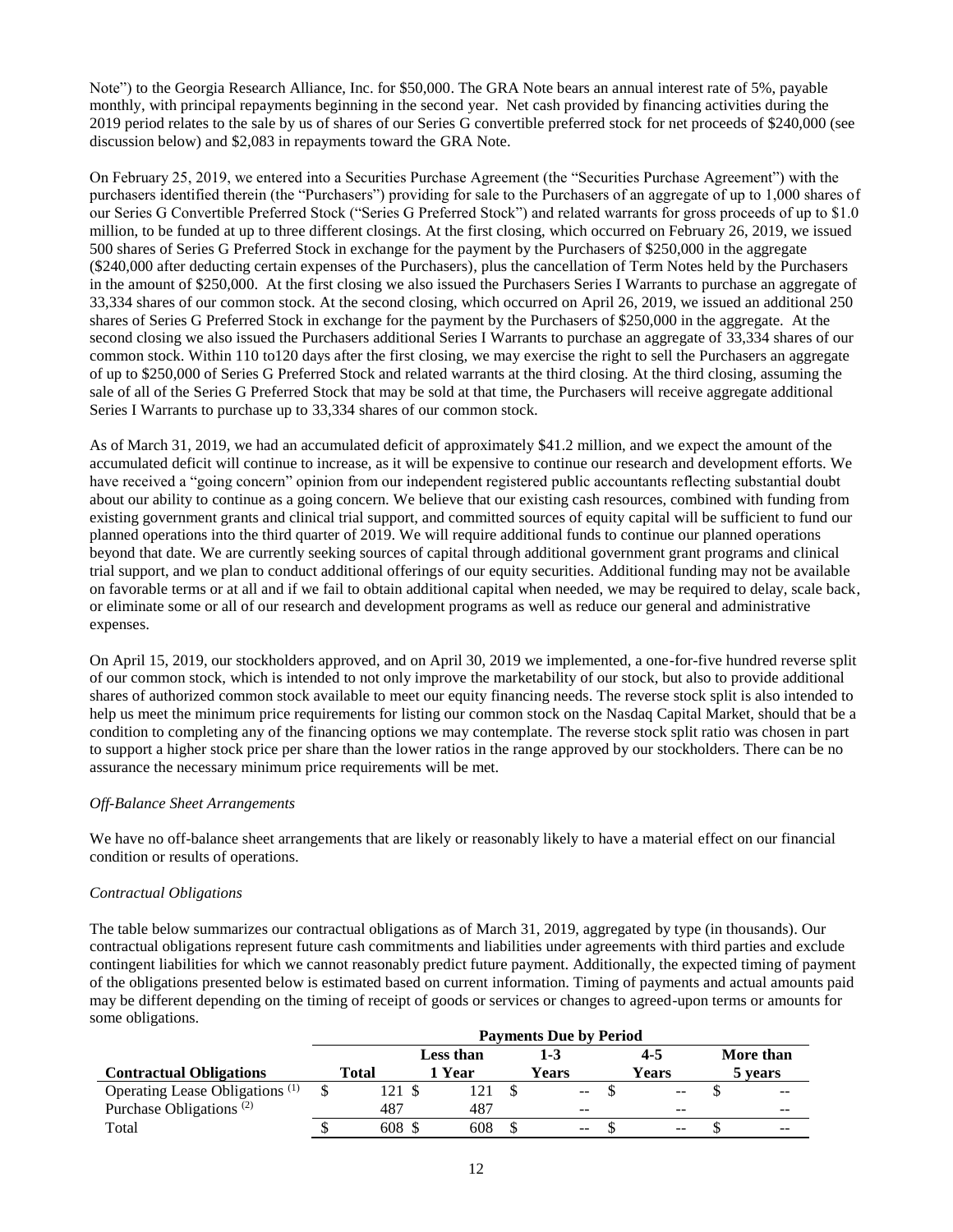- (1) Our operating lease obligations relate to the facility lease for our 8,430 square foot facility in Smyrna, Georgia, which houses our laboratory operations and our administrative offices. The current term of our lease expires on December 31, 2019. We have annual extension options through December 31, 2022 which have not yet been exercised by us and may be cancellable by our landlord.
- (2) Purchase obligations relate to contracts for research activities, payment of which will be reimbursable to us pursuant to our government grants.

As of March 31, 2019, except as disclosed in the table above, we had no other material firm purchase obligations or commitments for capital expenditures and no committed lines of credit or other committed funding or long-term debt, with the exception of the note payable to GRA (\$47,917 remaining principal balance at March 31, 2019). We have employment agreements with our executive officers, each of which may be terminated with no more than 90 days' advance written notice. Pursuant to existing technology license agreements, we may be required to make potential future milestone and royalty payments which are contingent upon the occurrence of future events. Such events include development milestones, regulatory approvals and product sales. Because the achievement of these milestones is currently neither probable nor reasonably estimable, the contingent payments have not been included in the table above or recorded in our financial statements.

#### **Results of Operations**

## *Net Loss*

We recorded a net loss of \$701,454 for the three-month period ended March 31, 2019, as compared to \$621,813 for the three-month period ended March 31, 2018. Our net losses typically fluctuate due to the timing of activities and related costs associated with our vaccine research and development activities and our general and administrative costs, as described below.

#### *Grant and Collaboration Revenues*

During the three-month period ended March 31, 2019, we recorded grant and collaboration revenues of \$364,232, as compared to \$221,299 during the comparable period of 2018.

Grant Revenues – Our grant revenues relate to grants and contracts from agencies of the U.S. government in support of our vaccine development activities. We record revenue associated with these grants as the related costs and expenses are incurred. The difference in our grant revenues from period to period is dependent upon our expenditures for activities supported by the grants and fluctuates based on the timing of the expenditures. Additional detail concerning our grant revenues and the remaining funds available for use as of March 31, 2019 is presented in the table below.

|                               | Grant Revenues Recorded During |         |                | Approved Funds                      |              |           |  |
|-------------------------------|--------------------------------|---------|----------------|-------------------------------------|--------------|-----------|--|
|                               |                                |         |                | Three-Month Periods Ended March 31, | Available at |           |  |
| Grant/Contract No.            | 2018<br>2019                   |         | March 31, 2019 |                                     |              |           |  |
| Lassa Fever – U.S. Army Grant |                                | 142.685 | S              |                                     | S            | 2,427,550 |  |
| Lassa Fever - NIH SBIR Grant  |                                | 63,667  |                |                                     |              | 83,375    |  |
| HIV – NIH SBIR Grant          |                                |         |                | 187.511                             |              |           |  |
| Zika – NIH SBIR Grant         |                                | 147.967 |                | 28.788                              |              | 14.494    |  |
| Total                         |                                | 354,319 |                | 216,299                             |              | 2,525,419 |  |

Collaboration Revenues – In addition to the grant revenues above, during the three-months ended March 31, 2019 and 2018, we recorded \$9,913 and \$5,000 of revenue associated with several research collaborations with third parties. These amounts primarily represent amounts paid to us by the other parties for materials and other costs associated with joint studies.

## *Research and Development Expenses*

Our research and development expenses were \$555,718 and \$486,994 for the three-month periods ended March 31, 2019 and 2018, respectively. Research and development expense for these periods includes stock-based compensation expense of \$11,319 and \$10,951, respectively (see discussion under "Stock-Based Compensation Expense" below).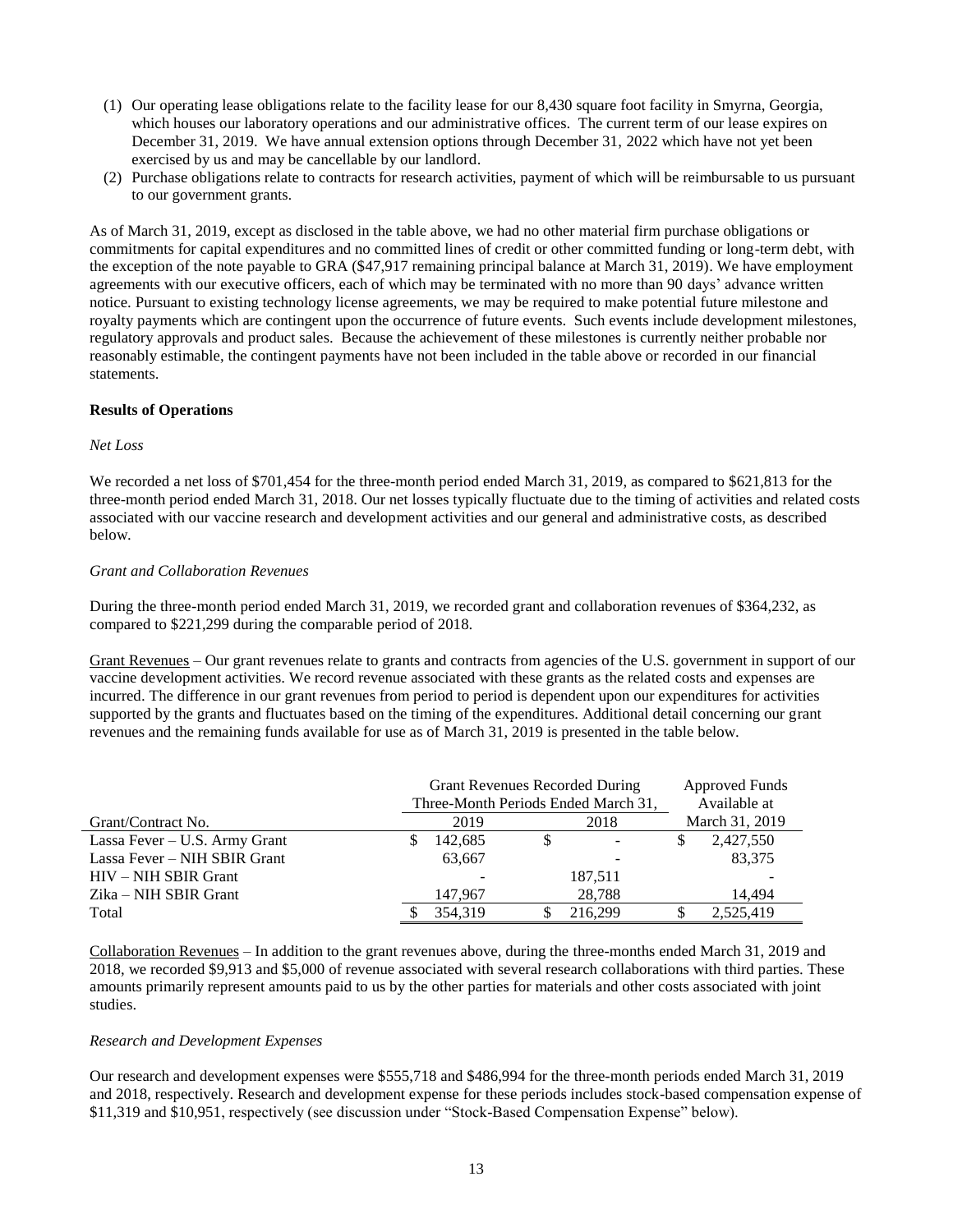Our research and development expenses can fluctuate considerably on a period-to-period basis, depending on our need for vaccine manufacturing by third parties, the timing of expenditures related to our government grants, the timing of costs associated with any clinical trials being funding directly by us, and other factors. Research and development expenses increased by \$68,724, or 14%, from the 2018 period to 2019 primarily due to the timing of expenditures related to our government grants. Our research and development costs do not include costs incurred by the HIV Vaccine Trials Network (HVTN) in conducting clinical trials of our preventive HIV vaccines; those costs are funded directly to the HVTN by NIAID.

We do not disclose our research and development expenses by project, since our employees' time is spread across multiple programs and our laboratory facility is used for multiple vaccine candidates. We track the direct cost of research and development expenses related to government grant revenue by the percentage of assigned employees' time spent on each grant and other direct costs associated with each grant. Indirect costs associated with grants are not tracked separately but are applied based on a contracted overhead rate negotiated with the NIH. Therefore, the recorded revenues associated with government grants approximates the costs incurred.

We do not provide forward-looking estimates of costs and time to complete our research programs due to the many uncertainties associated with vaccine development. Due to these uncertainties, our future expenditures are likely to be highly volatile in future periods depending on the outcomes of the trials and studies. As we obtain data from pre-clinical studies and clinical trials, we may elect to discontinue or delay vaccine development programs to focus our resources on more promising vaccine candidates. Completion of preclinical studies and human clinical trials may take several years or more, but the length of time can vary substantially depending upon several factors. The duration and the cost of future clinical trials may vary significantly over the life of the project because of differences arising during development of the human clinical trial protocols, including the number of patients that ultimately participate in the clinical trial; the duration of patient follow-up that seems appropriate in view of the results; the number of clinical sites included in the clinical trials; and the length of time required to enroll suitable patient subjects.

## *General and Administrative Expenses*

Our general and administrative expenses were \$510,064 and \$357,228 for the three-month periods ended March 31, 2019 and 2018, respectively. General and administrative costs include officers' salaries, legal and accounting costs, patent costs, and other general corporate expenses. General and administrative expense includes stock-based compensation expense of \$141,905 and \$41,598 for the 2019 and 2018 periods, respectively (see discussion under "Stock-Based Compensation Expense" below). Excluding stock-based compensation expense, general and administrative expenses were \$368,159 and \$315,630 for the three-month periods ended March 31, 2019 and 2018, respectively. The overall increase in general and administrative expense from 2018 to 2019 is attributable to costs associated with investment banking arrangements, investor relations activities, and travel. We expect that our general and administrative costs may increase in the future in support of expanded research and development activities and other general corporate activities.

#### *Stock-Based Compensation Expense*

For the three-month periods ended March 31, 2019 and 2018, the components of stock-based compensation expense were as follows:

|                                        | Three Months Ended March 31. |          |
|----------------------------------------|------------------------------|----------|
|                                        | 2019                         | 2018     |
| Stock option expense                   | \$ 26.652                    | \$23,978 |
| Stock issued for services              | 126.572                      | 28.571   |
| Total stock-based compensation expense | \$153.224                    | \$52.549 |

In general, stock-based compensation expense is allocated to research and development expense or general and administrative expense according to the classification of cash compensation paid to the employee, consultant or director to whom the stock compensation was granted. For the three-month periods ended March 31, 2019 and 2018, stock-based compensation expense was allocated as follows: Months Ended Monah 21

|                                        | Three Months Ended March 51. |          |  |
|----------------------------------------|------------------------------|----------|--|
|                                        | 2019                         | 2018     |  |
| General and administrative expense     | \$141.905                    | \$41.598 |  |
| Research and development expense       | 11.319                       | 10.951   |  |
| Total stock-based compensation expense | \$153,224                    | \$52,549 |  |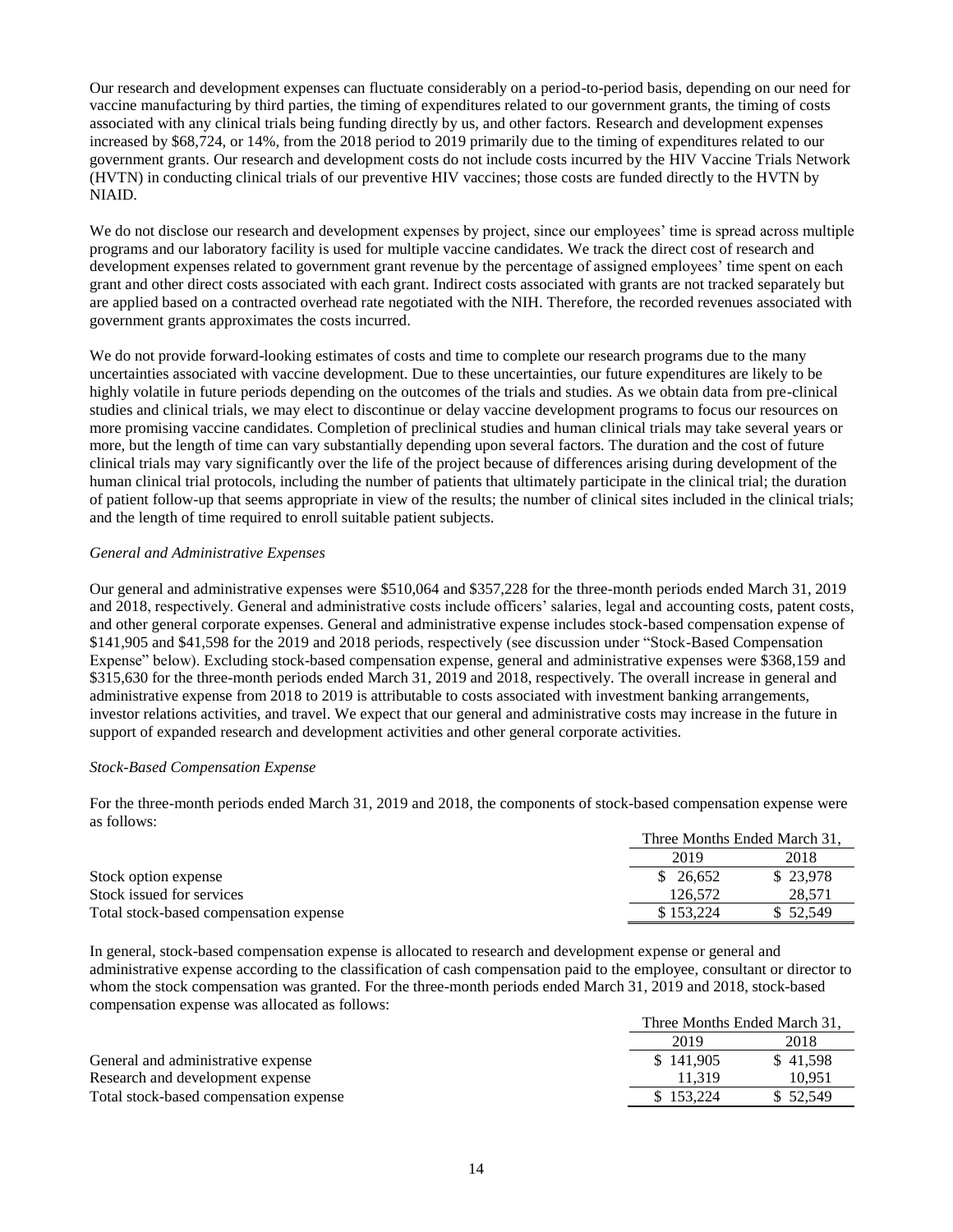## *Other Income (Expense)*

Interest income for the three-month periods ended March 31, 2019 and 2018 was \$1,224 and \$1,318, respectively. The variances between periods are primarily attributable to cash available for investment and interest rate fluctuations. Interest expense for the three-month periods ended March 31, 2019 and 2018 was \$1,128 and \$208, respectively, related to the GRA Note and financing costs associated with insurance premiums.

## **Item 3 Quantitative and Qualitative Disclosures About Market Risk**

Not applicable.

#### **Item 4 Controls and Procedures**

#### *Evaluation of disclosure controls and procedures*

Disclosure controls and procedures are controls and other procedures that are designed to ensure that the information required to be disclosed in reports filed or submitted under the Securities Exchange Act of 1934, as amended (Exchange Act), is (1) recorded, processed, summarized, and reported within the time periods specified in the SEC's rules and forms and (2) accumulated and communicated to management, including the Chief Executive Officer and Principal Financial and Accounting Officer, as appropriate to allow timely decisions regarding required disclosure.

Our management has carried out an evaluation, under the supervision and with the participation of our Principal Executive Officer and our Principal Financial and Accounting Officer, of the effectiveness of the design and operation of our disclosure controls and procedures pursuant to Exchange Act Rules 13a-15 and 15d-15 as of the end of the period covered by this report. Based on that evaluation, our Chief Executive Officer and Chief Financial Officer have concluded that, as of the end of the period covered by this report, our disclosure controls and procedures are effective to ensure that information required to be disclosed by us in the reports that we file or submit under the Exchange Act is recorded, processed, summarized, and reported within the time periods specified in the Securities and Exchange Commission's rules and forms.

#### *Changes in internal control over financial reporting*

There was no change in our internal control over financial reporting that occurred during the three months ended March 31, 2019 that has materially affected, or is reasonably likely to materially affect, our internal control over financial reporting.

#### *Limitations on Controls*

Management does not expect that our disclosure controls and procedures or our internal control over financial reporting will prevent or detect all error and fraud. Any control system, no matter how well designed and operated, is based upon certain assumptions and can provide only reasonable, not absolute, assurance that its objectives will be met. Further, no evaluation of controls can provide absolute assurance that misstatements due to error or fraud will not occur or that all control issues and instances of fraud, if any, within the Company have been detected.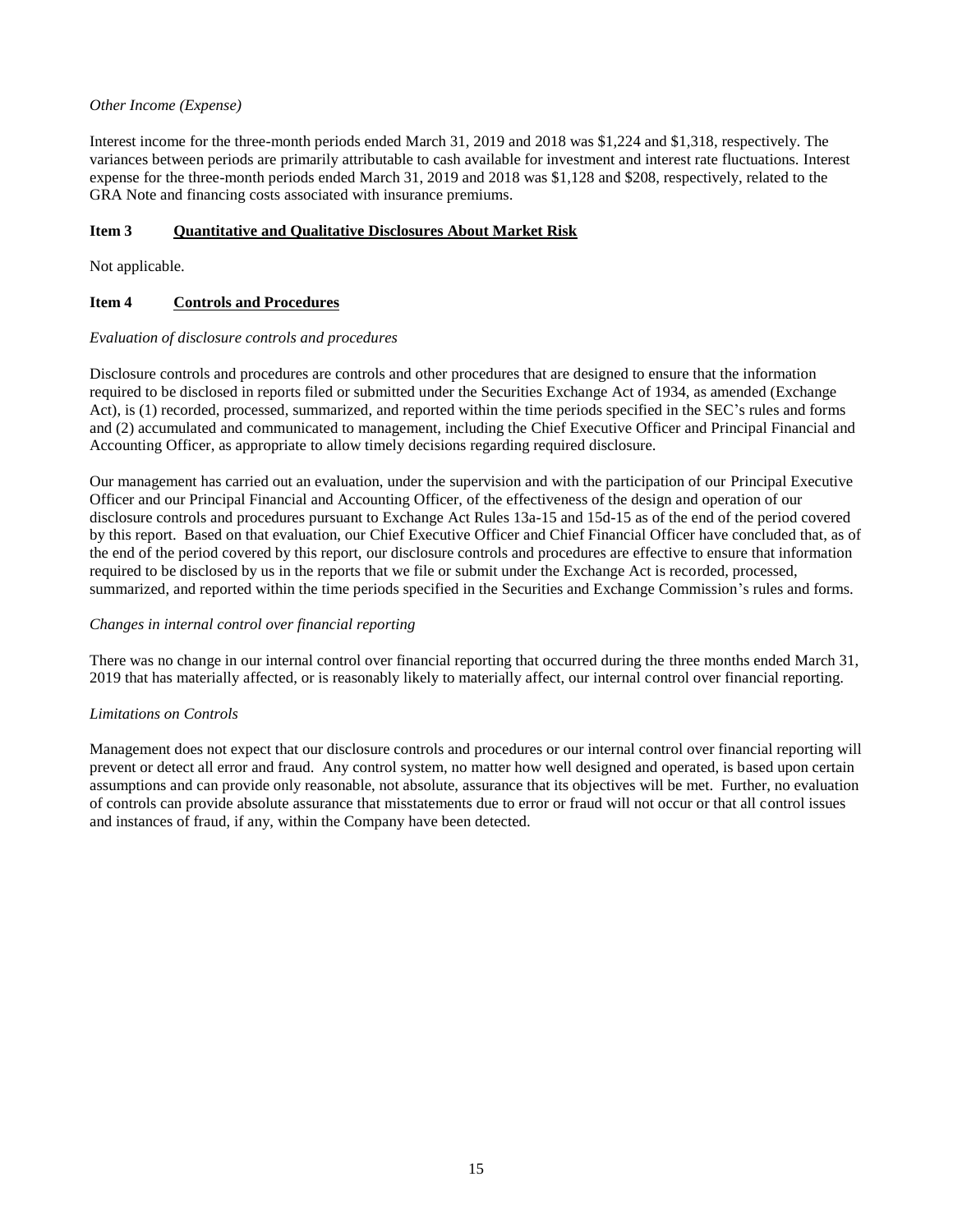## **PART II -- OTHER INFORMATION**

## **Item 1 Legal Proceedings**

None.

## **Item 1A Risk Factors**

For information regarding factors that could affect our results of operations, financial condition or liquidity, see the risk factors discussed under "Risk Factors" in Item 1A of our most recent Annual Report on Form 10-K. See also "Forward-Looking Statements," included in Item 2 of this Quarterly Report on Form 10-Q. There have been no material changes from the risk factors previously disclosed in our most recent Annual Report on Form 10-K.

## **Item 2 Unregistered Sales of Equity Securities and Use of Proceeds**

None not previously disclosed on Form 8-K.

## **Item 3 Defaults Upon Senior Securities**

None.

## **Item 4 Mine Safety Disclosures**

Not applicable

## **Item 5 Other Information**

During the period covered by this report, there was no information required to be disclosed by us in a Current Report on Form 8-K that was not so reported, nor were there any material changes to the procedures by which our security holders may recommend nominees to our board of directors.

## **Item 6 Exhibits**

The exhibits filed with this report are set forth on the exhibit index following the signature page and are incorporated by reference in their entirety into this item.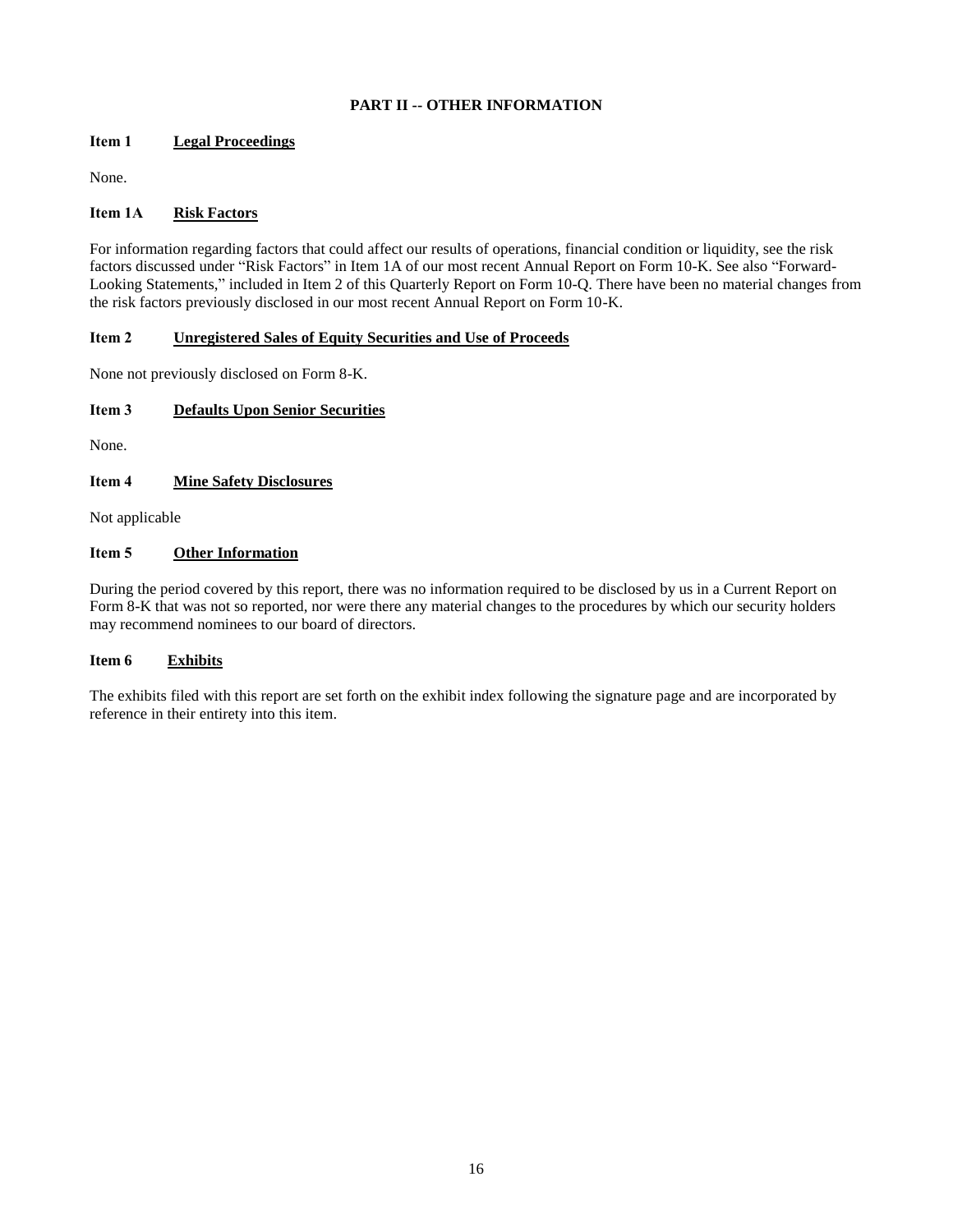## **SIGNATURES**

Pursuant to the requirements of the Securities Exchange Act of 1934, the Registrant has duly caused this quarterly report on Form 10-Q to be signed on its behalf by the undersigned thereunto duly authorized.

> GEOVAX LABS, INC. (Registrant)

Date: May 13, 2019 By: /s/ Mark W. Reynolds

Mark W. Reynolds Chief Financial Officer (duly authorized officer and principal financial officer)